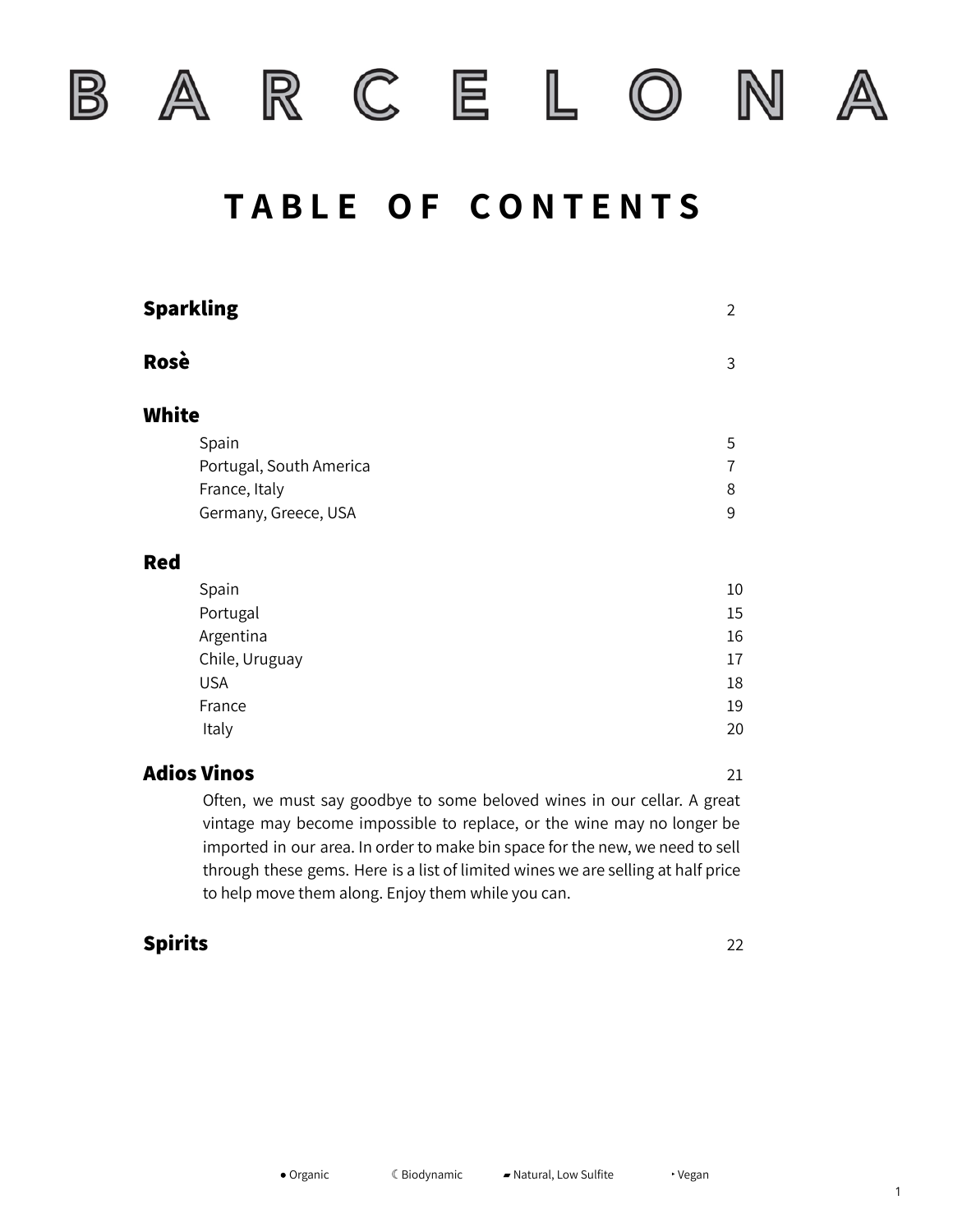### **S P A R K L I N G**

### **S P A I N**

| Penedès        |                                                 |                                          |                     | Glass/Bottle |
|----------------|-------------------------------------------------|------------------------------------------|---------------------|--------------|
| <b>NV</b>      | BarCava, Brut                                   | Xarel-lo, Macabeo, Parellada             |                     | 9.5/38       |
| 2015           | Naveran, Perles d'Or, Brut                      | Xarel-lo                                 |                     | 56           |
| 2016           | Gramona, La Cuvée, Brut                         | Xarel-lo, Macabeo                        | $\bullet$           | 13/52        |
| 2014           | Gramona, Imperial, Brut                         | Xarel-lo, Macabeo, Chardonnay, Parellada | $\bullet$           | 65           |
| 2012           | Gramona, III Lustros, Brut Nature, Gran Reserva | Xarel-lo, Macabeo                        | $\bullet$           | 99           |
| 2008           | Recaredo, Gran Reserva, Brut Nature             | Xarel-lo, Macabeo, Monastrell, Parellada | $\bullet$ ( $\cdot$ | 98           |
| 2017           | Avinyó, Reserva, Brut Rosé                      | Pinot Noir                               | $\bullet$           | 48           |
| 2016           | Raventós i Blanc, De Nit, Brut Rosé             | Xarel-lo, Macabeo, Parellada, Monastrell | $\bullet\text{-}$   | 58           |
| 2016           | Viladellops, L.D. Ancestral, Brut Nature        | Xarel-lo Tinto                           |                     | 58           |
| Txakolina      |                                                 |                                          |                     |              |
| 2016           | Ameztoi, Hijo de Rubentis, Getariako            | Hondarribi Belza                         |                     | 65           |
| Canary Islands |                                                 |                                          |                     |              |
| 2015           | Los Bermejos, Brut Nature, Lanzarote            | Listan Negro, Malvasia Volcanica         |                     | 78           |
|                |                                                 |                                          |                     |              |

#### **P O R T U G A L**

#### Bairrada

| 2019 Caves São João, Rosé, Bruto | Baga, Touriga Nacional, Cabernet Sauvignon | 12.5/50 |
|----------------------------------|--------------------------------------------|---------|
|                                  |                                            |         |

#### **F R A N C E**

#### Champagne

| <b>NV</b><br><b>NV</b><br><b>NV</b><br><b>NV</b><br><b>NV</b><br>2009 | Billecart-Salmon, Blanc de Blancs, Brut<br>Pierre Gimonnet & Fils, Blanc de Blancs, 1er Cru, Brut<br>Robert Barbichon, Blanc de Noirs, Brut<br>Marguet, Shaman 15, Grand Cru, Extra Brut<br>H. Billiot Fils, Rosé, Grand Cru, Brut<br>Pol Roger, Cuvée Sir Winston Churchill, Brut | Chardonnay<br>Chardonnay<br>Pinot Noir, Pinot Meunier<br>Pinot Noir, Chardonnay<br>Pinot Noir, Chardonnay<br>Pinot Noir, Chardonnay | $\bullet$<br>$\bullet$            | 175<br>125<br>90<br>110<br>122<br>465 |
|-----------------------------------------------------------------------|------------------------------------------------------------------------------------------------------------------------------------------------------------------------------------------------------------------------------------------------------------------------------------|-------------------------------------------------------------------------------------------------------------------------------------|-----------------------------------|---------------------------------------|
| Alsace                                                                |                                                                                                                                                                                                                                                                                    |                                                                                                                                     |                                   |                                       |
| <b>NV</b>                                                             | Domaine Saint Remy, Cuvée Prestige                                                                                                                                                                                                                                                 | Pinot Auxerrois, Chardonnay, Pinot Noir                                                                                             |                                   | 52                                    |
| <b>ITALY</b><br>Emilia-Romagna                                        |                                                                                                                                                                                                                                                                                    |                                                                                                                                     |                                   |                                       |
| 2020                                                                  | Terrevive, PerFranco, Rosato                                                                                                                                                                                                                                                       | Lambrusco Salamino di Santa Croce                                                                                                   | •€-                               | 76                                    |
| <b>GERMANY</b><br>Rheingau                                            |                                                                                                                                                                                                                                                                                    |                                                                                                                                     |                                   |                                       |
| 2012                                                                  | Frank John Family, Troken                                                                                                                                                                                                                                                          | Riesling                                                                                                                            | $\bullet$ ( $\blacktriangleright$ | 89                                    |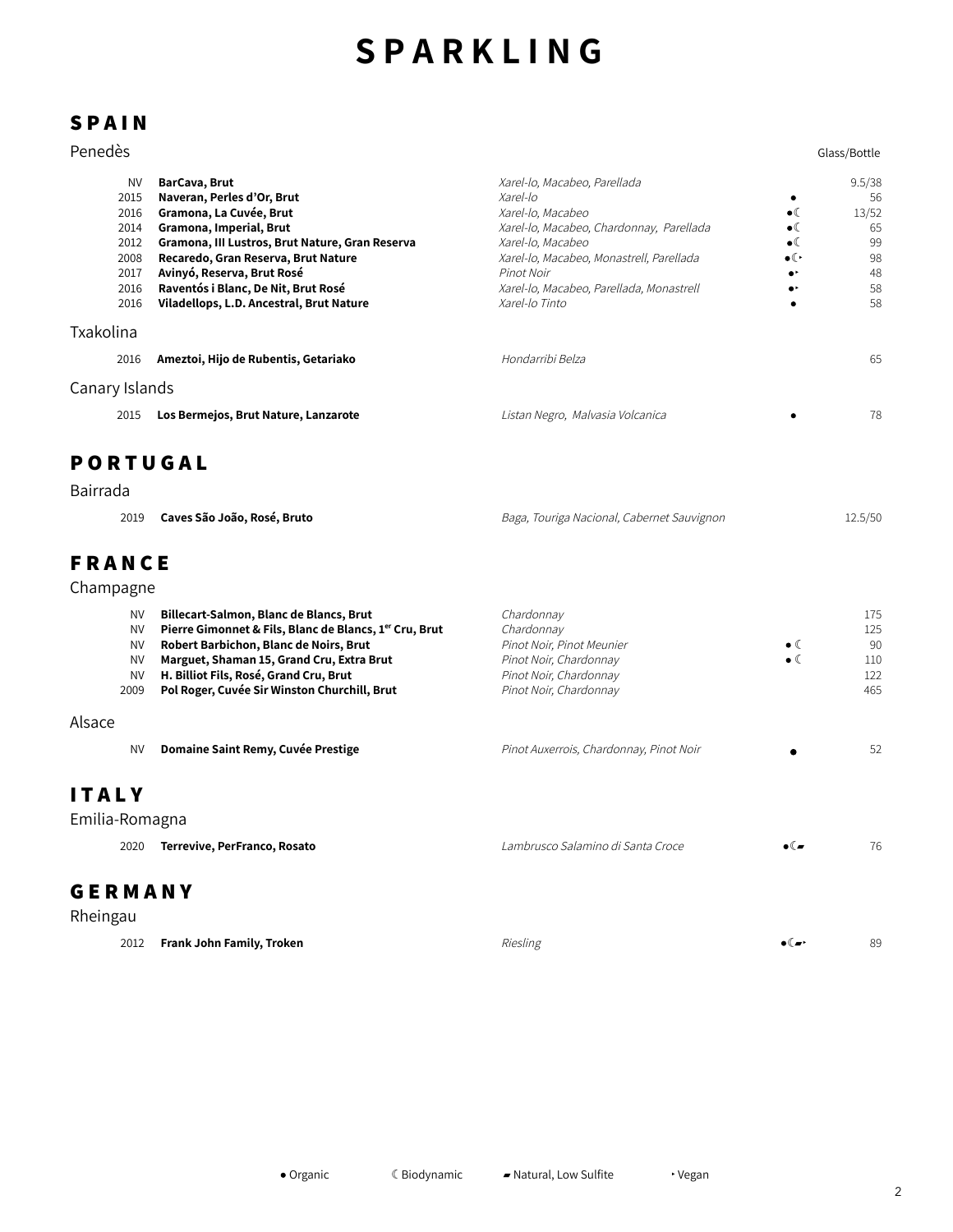# **R O S É**

| Txakolina     |              |                                                    |                                        | Glass/Bottle                 |          |
|---------------|--------------|----------------------------------------------------|----------------------------------------|------------------------------|----------|
|               | 2020<br>2019 | Ameztoi, Rubentis, Getariako<br>Rezabal, Getariako | Hondarribi Beltza<br>Hondarribi Beltza |                              | 55<br>50 |
| <b>Bierzo</b> |              |                                                    |                                        |                              |          |
|               | 2018         | <b>Liquid Geography</b>                            | Mencía                                 |                              | 10/40    |
| Valdeorras    |              |                                                    |                                        |                              |          |
|               | 2018         | Avancia                                            | Mencía                                 |                              | 38       |
| Rioja         |              |                                                    |                                        |                              |          |
|               | 2019         | Bodegas las Orcas, Solar de Randez, Rosado         | Tempranillo, Garnacha, Viura           | $\bullet\blacktriangleright$ | 39       |
| Vdt Catalunya |              |                                                    |                                        |                              |          |
|               | 2018         | Casa Berger, Sorbet Rosé                           | Garnacha Blanca, Garnacha              |                              | 36       |
| Ribeira Sacra |              |                                                    |                                        |                              |          |
|               | 2018         | Abadia da Cova                                     | Caiño                                  |                              | 58       |
|               |              | <b>ARGENTINA</b>                                   |                                        |                              |          |
| Patagonia     |              |                                                    |                                        |                              |          |
|               | 2020         | Familia Schroeder, Saurus, Neuquen                 | Pinot Noir                             | $\blacktriangleright$        | 9/36     |
| California    |              | <b>UNITED STATES</b>                               |                                        |                              |          |
|               |              |                                                    |                                        |                              |          |

| 2018<br>2018 | <b>Robert Sinskey Vineyards, Vin Gris, Los Carneros</b><br>Red Car, Sonoma Coast | Pinot Noir<br>Pinot Noir | $\bullet$ (( | 68<br>58 |
|--------------|----------------------------------------------------------------------------------|--------------------------|--------------|----------|
| Oregon       |                                                                                  |                          |              |          |
| 2019         | Mouton Noir, Love Drunk Rosé                                                     | Chardonnay, Pinot Noir   |              | 45       |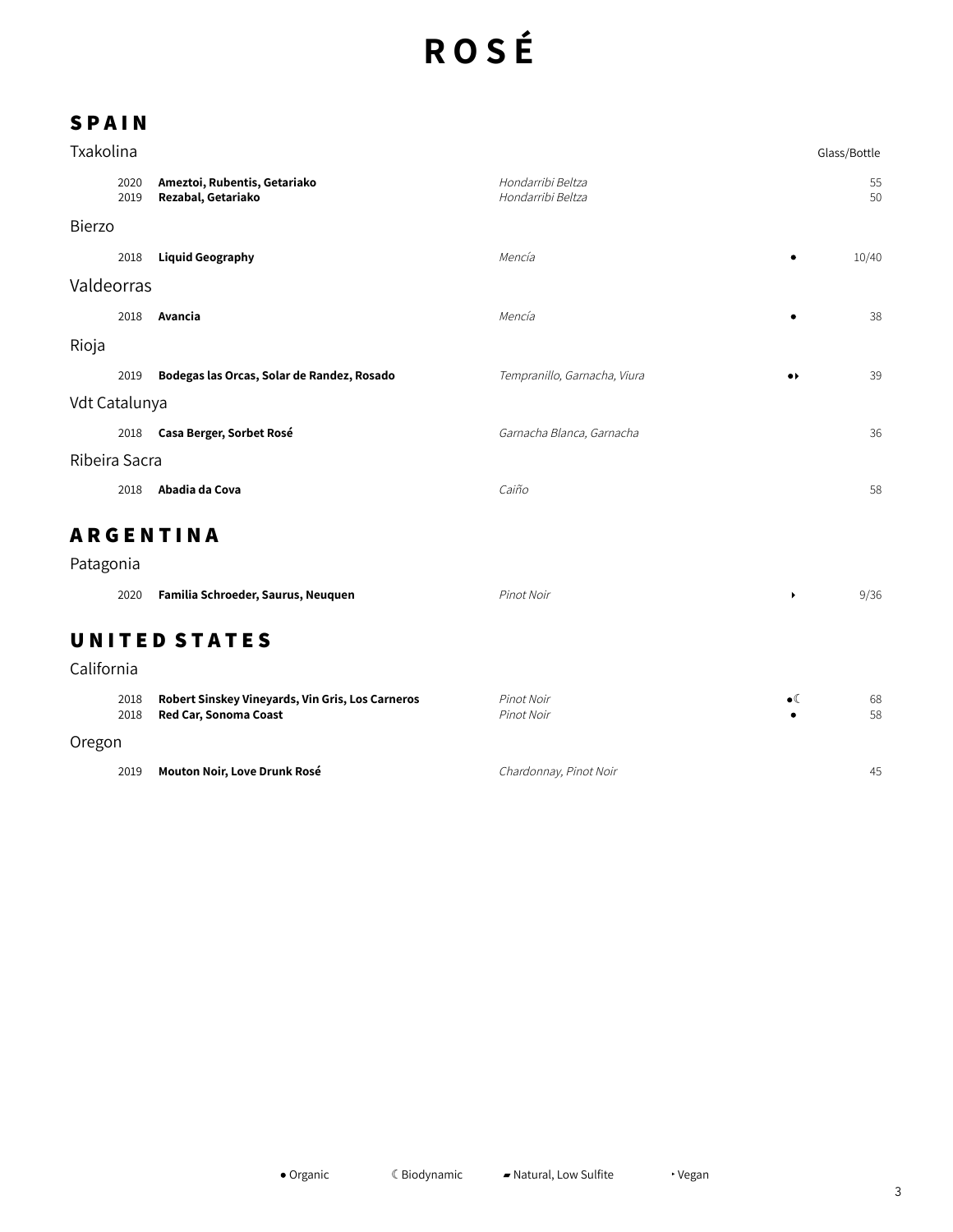# **R O S É**

### **F R A N C E**

| Loire Valley   |              |                                                                    |                                                                     |                      | Glass/Bottle |
|----------------|--------------|--------------------------------------------------------------------|---------------------------------------------------------------------|----------------------|--------------|
|                | 2018         | Couly-Dutheil, René Couly, Chinon Rosé                             | Cabernet Franc                                                      |                      | 49           |
| Roussillon     |              |                                                                    |                                                                     |                      |              |
|                | 2020         | Lafage, Miraflors, Cotes Catalanes                                 | Mourvèdre, Grenache Gris                                            |                      | 13/52        |
|                |              | Côtes de Provence                                                  |                                                                     |                      |              |
|                | 2017<br>2019 | <b>Clos Cibonne, Cuvée Tradition</b><br>Château Pigoudet, Premiere | Tibouren, Grenache<br>Grenache, Cabernet Sauvignon, Syrah, Cinsault |                      | 55<br>37     |
| <b>AUSTRIA</b> |              |                                                                    |                                                                     |                      |              |
| Kamptal        |              |                                                                    |                                                                     |                      |              |
|                | 2017         | <b>Schloss Gobelsburg, Cistercien</b>                              | Zweigelt, St. Laurent                                               | $\ddot{\phantom{1}}$ | 42           |
|                |              | Neusiedlersee-Hügelland                                            |                                                                     |                      |              |
|                | 2017         | Heidi Schroeck, Rosé Biscaya                                       | Merlot, Pinot Noir, Syrah                                           |                      | 48           |
| Burgenland     |              |                                                                    |                                                                     |                      |              |
|                | 2019         | Meinklang, Prosa                                                   | Pinot Noir                                                          | $\bullet$ ( )        | 42           |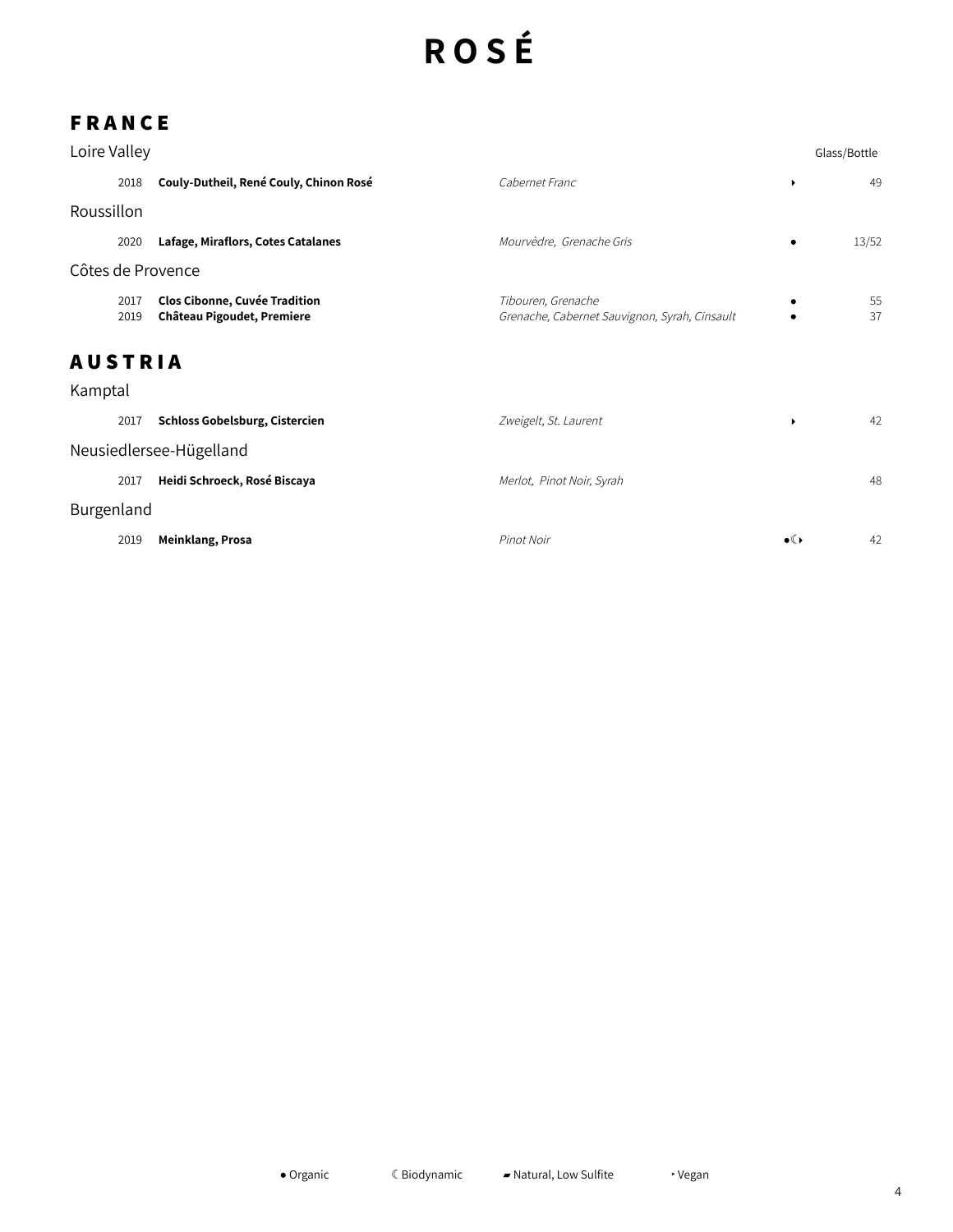| Rías Baixas   |                                                                      |                                                                                                                                                                                                                                         |                                                                                                           |                                    | Glass/Bottle                                          |
|---------------|----------------------------------------------------------------------|-----------------------------------------------------------------------------------------------------------------------------------------------------------------------------------------------------------------------------------------|-----------------------------------------------------------------------------------------------------------|------------------------------------|-------------------------------------------------------|
|               | 2019<br>2018<br>2018<br>2018<br>2018<br>2018<br>2017<br>2017<br>2019 | Pazo Pendal, Mila<br>Envidia Cochina, Tête de Cuvée<br>Lagar de Cervera<br><b>Benito Santos, Saiar</b><br>Granbazán, Etiqueta Ambar<br>Lagar de Costa<br>Rodri Mendez, Cies<br>Forjas del Salnes, Cos Pés<br>Forjas del Salnes, Leirana | Albariño<br>Albariño<br>Albariño<br>Albariño<br>Albariño<br>Albariño<br>Albariño<br>Albariño<br>Albariño  | $\bullet$ (<br>( پ<br>.,           | 12/48<br>58<br>46<br>55<br>65<br>52<br>78<br>92<br>68 |
| Valdeorras    |                                                                      |                                                                                                                                                                                                                                         |                                                                                                           |                                    |                                                       |
|               | 2017<br>2016                                                         | <b>Bodega A Coroa</b><br><b>Bodegas Albamar, Ceibo</b>                                                                                                                                                                                  | Godello<br>Godello                                                                                        | $\bullet\ast$<br>$\bullet$         | 50<br>65                                              |
| Ribeiro       |                                                                      |                                                                                                                                                                                                                                         |                                                                                                           |                                    |                                                       |
|               | 2018                                                                 | Casal de Arman, Eira dos Mouros                                                                                                                                                                                                         | Treixadura                                                                                                |                                    | 35                                                    |
| Monterrei     |                                                                      |                                                                                                                                                                                                                                         |                                                                                                           |                                    |                                                       |
|               | 2018                                                                 | Fraga do Corvo                                                                                                                                                                                                                          | Godello                                                                                                   | .,                                 | 40                                                    |
| <b>Bierzo</b> |                                                                      |                                                                                                                                                                                                                                         |                                                                                                           |                                    |                                                       |
|               | 2015<br>2018                                                         | Castro Ventosa, El Castro de Valtuille<br>Armas de Guerra, Blanco                                                                                                                                                                       | Godello<br>Doña Blanca, Godello                                                                           | .,                                 | 52<br>36                                              |
| Galicia       |                                                                      |                                                                                                                                                                                                                                         |                                                                                                           |                                    |                                                       |
|               | 2013                                                                 | Vinos de Encostas, Heaven & Hell                                                                                                                                                                                                        | Treixadura, Godello, Albariño                                                                             | $\bullet$ ( $\to$ )                | 85                                                    |
| Txakolina     |                                                                      |                                                                                                                                                                                                                                         |                                                                                                           |                                    |                                                       |
|               | 2020<br>2017<br>2017<br>2018                                         | Rezabal, Getariako<br>Ulacia, Getariako<br>Arzabro, Luzia de Ripa, Arabako<br>Gaintza, Getariako                                                                                                                                        | Hondarribi Zuri<br>Hondarribi Zuri<br>Hondarribi Zuri<br>Hondarribi Zuri, Gros Manseng, Hondarrabi Beltza |                                    | 12.5/50<br>53<br>47<br>45                             |
| Rueda         |                                                                      |                                                                                                                                                                                                                                         |                                                                                                           |                                    |                                                       |
|               | 2019<br>2017<br>2018                                                 | Menade<br>Menade, Nosso<br>MicroBio, La Banda del Argílico                                                                                                                                                                              | Verdejo<br>Verdejo<br>Verdejo                                                                             | $\bullet$<br>$\bullet$ ( $\bullet$ | 12.5/50<br>59<br>60                                   |
| Rioja         |                                                                      |                                                                                                                                                                                                                                         |                                                                                                           |                                    |                                                       |
|               | 2014<br>2016<br>2018<br>2015                                         | Bodegas Marqués de Murrieta, Capellanía<br>C.V.N.E, Monopole Clasico, Blanco Seco<br>Ostatu, Blanco<br>Bodegas Remelluri, Blanco                                                                                                        | Viura<br>Viura, 'Others'<br>Viura, Malvasia<br>Garnacha Blanca, Roussanne, Marsanne, Viognier             | $\bullet$ (                        | 65<br>59<br>40<br>170                                 |
| Navarra       |                                                                      |                                                                                                                                                                                                                                         |                                                                                                           |                                    |                                                       |
|               | 2020<br>2020                                                         | Azul y Garanza, Blanco (1 Liter)<br>Le Naturel, Zero Zero (alcohol free)                                                                                                                                                                | Viura<br>Garnacha Blanca, Viura                                                                           |                                    | 7.5/42<br>28                                          |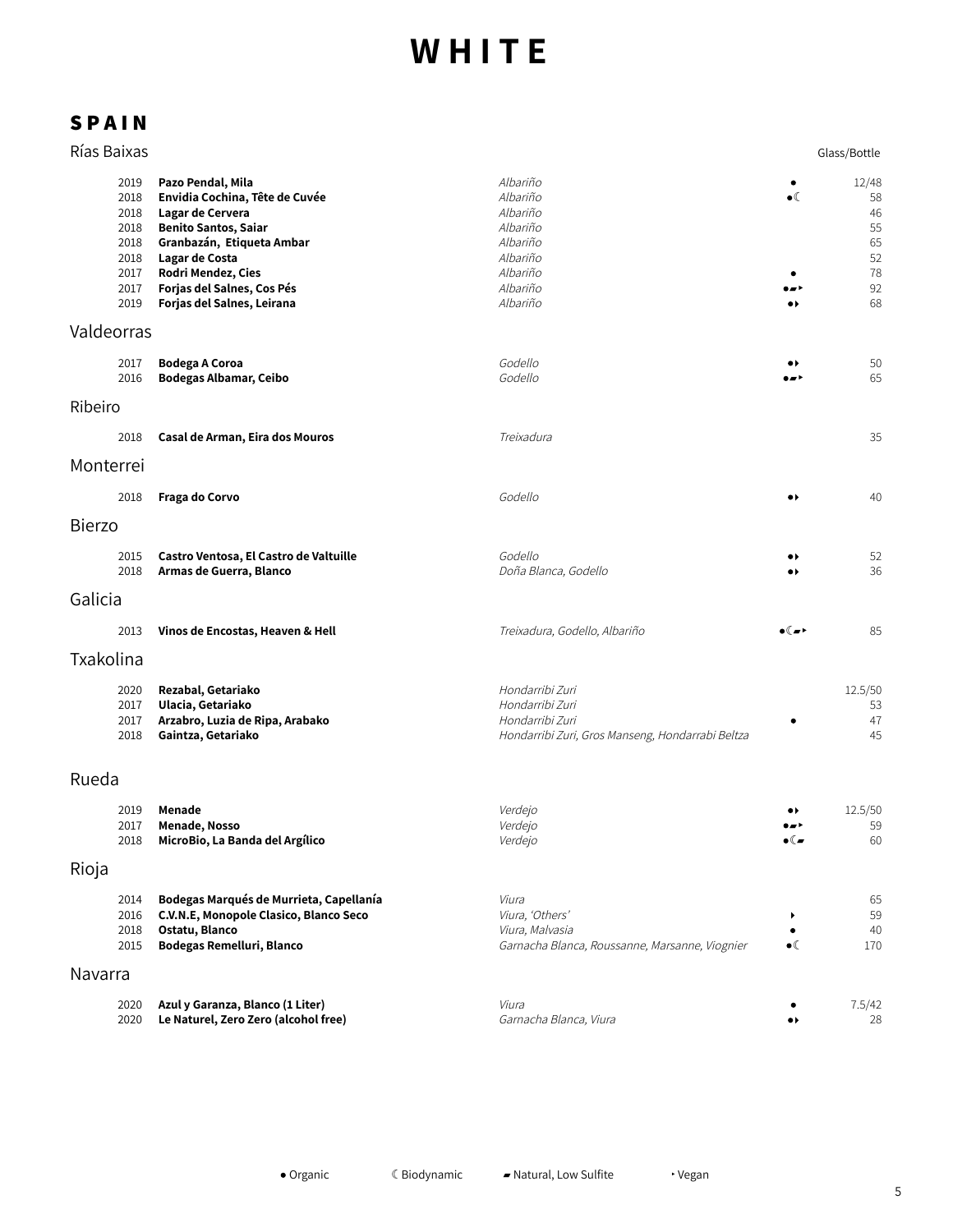| Canary Islands    |                              |                                                                                                    |                                                                                                                 |                     | Glass/Bottle             |
|-------------------|------------------------------|----------------------------------------------------------------------------------------------------|-----------------------------------------------------------------------------------------------------------------|---------------------|--------------------------|
|                   | 2017                         | Tajinaste, Blanco Seco, Tenerife                                                                   | Listàn Blanco                                                                                                   | ٠                   | 49                       |
| Penedès           |                              |                                                                                                    |                                                                                                                 |                     |                          |
|                   | 2018<br>2018<br>2018<br>2018 | Pinord, Diorama<br>Can Feixes, Blanc Selecció<br>Gramona, Gessamí<br>Avinyó, Petillant Vi d'Agulla | Xarel-lo<br>Parellada, Macabeo, Chardonnay<br>Xarel-lo, Gewürztraminer, Chardonnay<br>Muscat, Macabeo, Xarel-lo | $\bullet$ (<br>∙∝   | 9.5/38<br>38<br>45<br>38 |
| Empordà           |                              |                                                                                                    |                                                                                                                 |                     |                          |
|                   | 2020<br>2018                 | La Vinyeta, Pipa<br>La Vinyeta, Microvins                                                          | Malvasia<br>Cariñena Blanc                                                                                      |                     | 10/40<br>65              |
| Costers del Segre |                              |                                                                                                    |                                                                                                                 |                     |                          |
|                   | 2017                         | Pura Vida                                                                                          | Chardonnay, Macabeo                                                                                             | $\bullet$ (         | 40                       |
| Terra Alta        |                              |                                                                                                    |                                                                                                                 |                     |                          |
|                   | 2019<br>2016<br>2017         | Vinos Piñol, Raig de Raim<br>Vinos Piñol, L'Avi Arrufi Blanc<br>Bodegas Edetària, Edetana Blanco   | Garnacha Blanca<br>Garnacha Blanca<br>Garnacha Blanca, Viognier                                                 |                     | 40<br>98<br>48           |
| Priorat           |                              |                                                                                                    |                                                                                                                 |                     |                          |
|                   | 2016<br>2015                 | Conreria d'Scala Dei, Les Brugueres<br>Cesca Vicent, Cabaler                                       | Garnacha Blanca<br>Garnacha Blanca, Macabeo                                                                     |                     | 73<br>65                 |
| Valencia          |                              |                                                                                                    |                                                                                                                 |                     |                          |
|                   | 2019                         | <b>Celler del Roure, Cullerot</b>                                                                  | Mandó, Monastrell, Pedro Ximénez, 'Others'                                                                      |                     | 11.5/46                  |
| Sierra de Gredos  |                              |                                                                                                    |                                                                                                                 |                     |                          |
|                   | 2018<br>2016                 | Bodegas Marañones, Picarana<br>Bernabeleva, Navaherreros Blanco                                    | Albillo<br>Albillo, Macabeo                                                                                     | ∙€<br>$\bullet$ ( ) | 13.5/54<br>49            |
| Manchuela         |                              |                                                                                                    |                                                                                                                 |                     |                          |
|                   | 2016                         | <b>Bodegas Ponce, Reto</b>                                                                         | Albilla                                                                                                         | $\bullet$ ( )       | 55                       |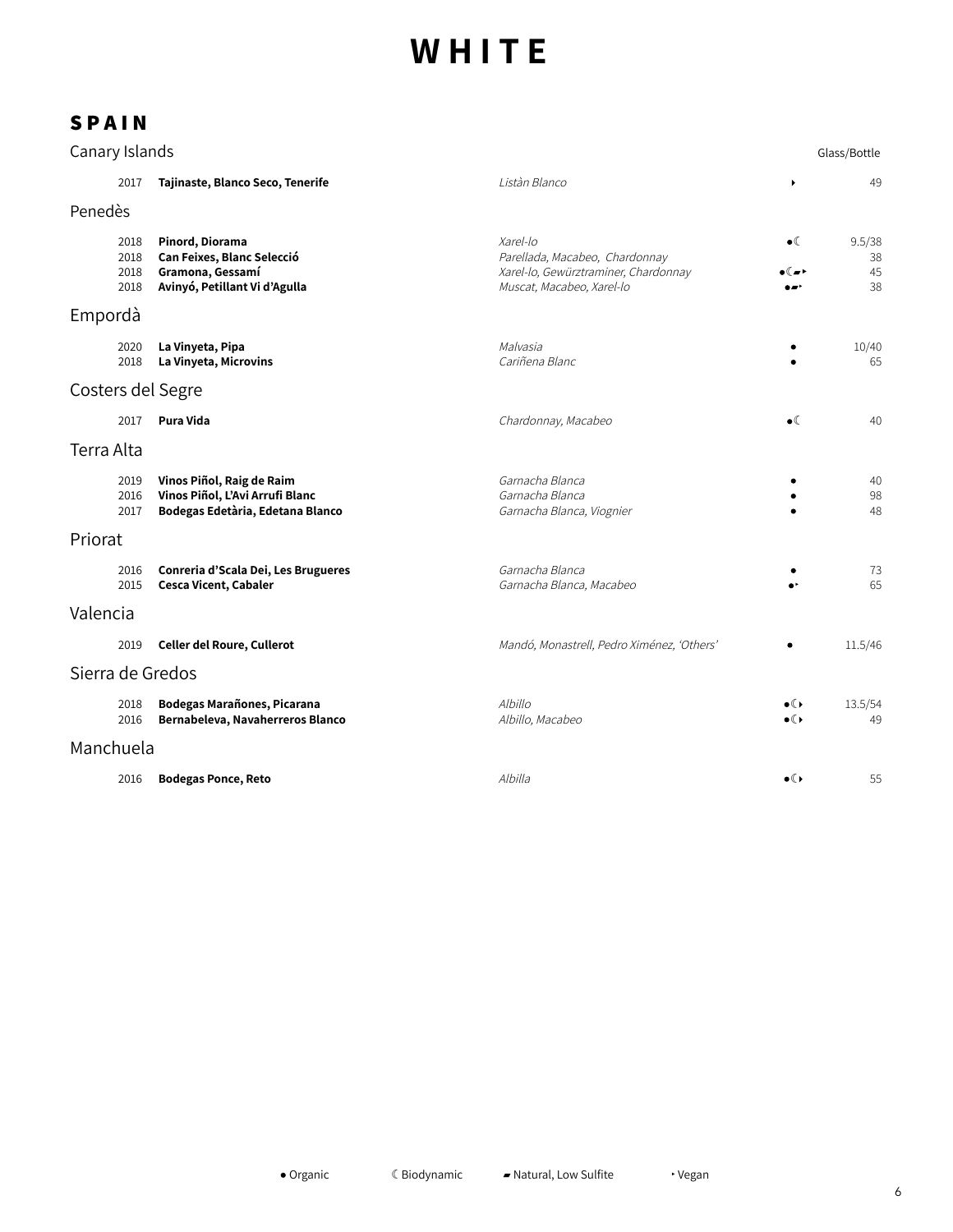### **P O R T U G A L**

| Vinho Verde |  |
|-------------|--|
|-------------|--|

| Vinho Verde          |                                                                 |                                                        |                                    | Glass/Bottle        |
|----------------------|-----------------------------------------------------------------|--------------------------------------------------------|------------------------------------|---------------------|
| 2018<br>2015<br>2020 | <b>Nortico</b><br>Poema<br>Asnella                              | Alvarinho Minho<br>Alvarinho Minho<br>Arinto, Loureiro | $\bullet\blacktriangleright$       | 38<br>70<br>10.5/42 |
| Douro                |                                                                 |                                                        |                                    |                     |
| 2018                 | <b>Macanita Branco</b>                                          | Viosinho, Codega do Larinho, Gouveio                   |                                    | 53                  |
| Lisboa               |                                                                 |                                                        |                                    |                     |
| 2017                 | Casal Figueira, Antonio Branco                                  | Vital                                                  | $\bullet$ (                        | 70                  |
| Alentejo             |                                                                 |                                                        |                                    |                     |
| 2016<br>2016         | Piteira, Branco de Talha<br>Fita Preta, Branco de Talha         | Diagalves, Roupeiro<br>Roupeiro, Arinto Vaz            | ▶                                  | 55<br>50            |
|                      | <b>ARGENTINA</b>                                                |                                                        |                                    |                     |
| Maipú                |                                                                 |                                                        |                                    |                     |
| 2019                 | Pie de Palo                                                     | Viognier                                               |                                    | 7/28                |
| Valle de Uco         |                                                                 |                                                        |                                    |                     |
| 2018<br>2018<br>2015 | Mendel<br>Via Revolucionaria, Hulk<br>Zorzal, Eggo Blanc de Cal | Semillon<br>Semillon<br>Sauvignon Blanc                | $\bullet$ ( $\bullet$<br>$\bullet$ | 55<br>42<br>59      |
| <b>Beiras</b>        |                                                                 |                                                        |                                    |                     |
| 2019                 | Capítulo 7                                                      | Pedro Ximénez                                          | ▶                                  | 9/36                |
| CHILE                |                                                                 |                                                        |                                    |                     |

#### **C H I L E**

| San Antonio  |                              |                 |                         |         |
|--------------|------------------------------|-----------------|-------------------------|---------|
|              | 2020 <b>Aylin</b>            | Sauvignon Blanc |                         | 10.5/42 |
| Itata Valley |                              |                 |                         |         |
| 2017         | Viñateros Bravos, La Raptura | Moscatel        | $\bullet$ ( $\bullet$ ) | 45      |

#### **U R U G U A Y**

Cerro Chapeu

| 2019 | Bodegas Cerro Chapeu, Reserva             | Chardonnav                    | 9.5/38  |
|------|-------------------------------------------|-------------------------------|---------|
| 2018 | Bodegas Cerro Chapeu, 1752 Gran Tradición | Petit Manseng, Sauvignon Gris | 12.5/50 |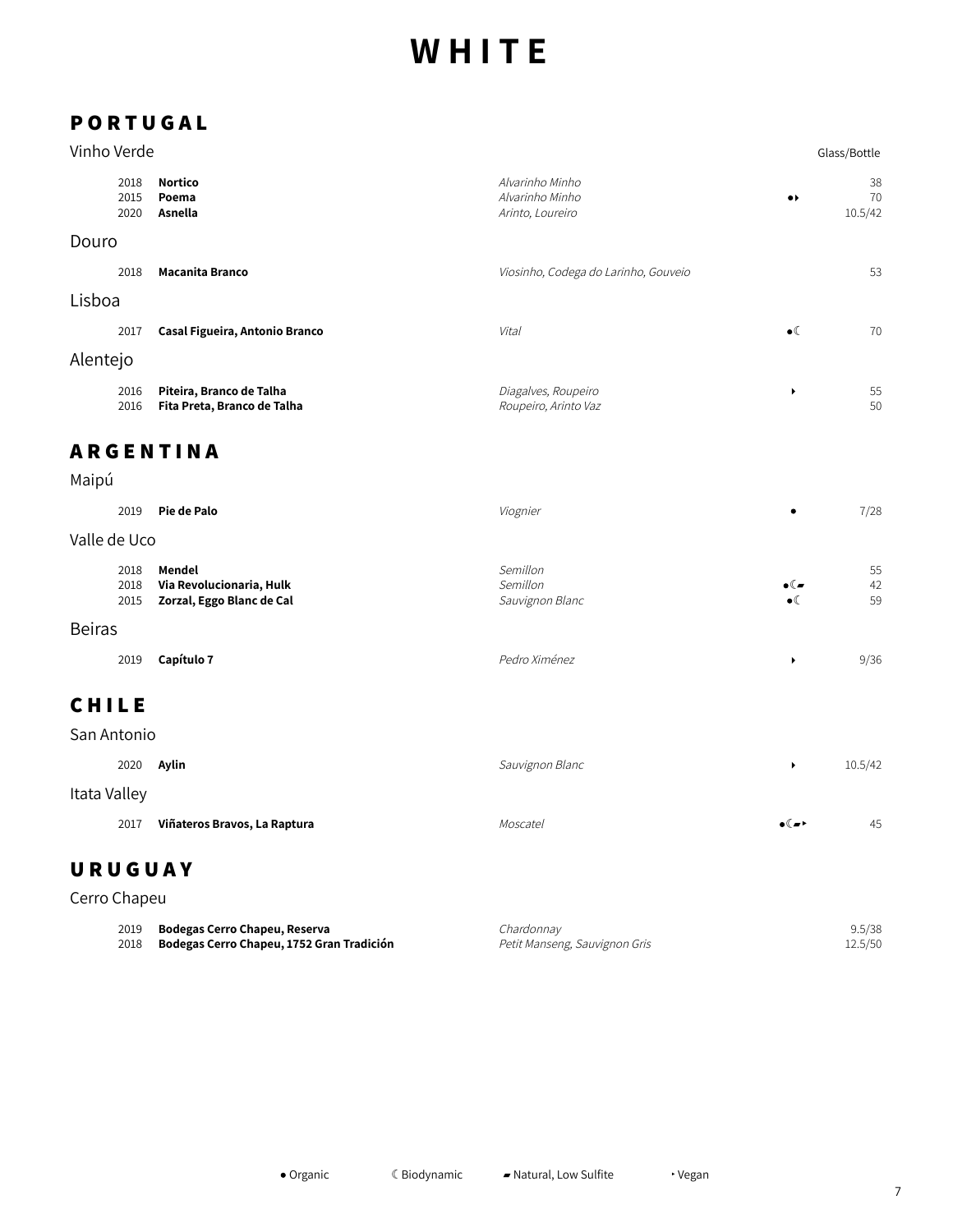### **F R A N C E**

| Alsace        |                                              |                                                                                                                                                                                                                                                            |                                                                                                          |                                                                                 | Glass/Bottle                          |
|---------------|----------------------------------------------|------------------------------------------------------------------------------------------------------------------------------------------------------------------------------------------------------------------------------------------------------------|----------------------------------------------------------------------------------------------------------|---------------------------------------------------------------------------------|---------------------------------------|
|               | 2019<br>2016<br>2019                         | Meyer Fonné, Vieilles Vignes<br>Bechtold, Engelberg, Grand Cru<br>Domain Ansen, Geierstein                                                                                                                                                                 | Pinot Blanc<br>Riesling<br>Riesling                                                                      | $\bullet$ ( )<br>$\bullet$ ( $\blacksquare$                                     | 45<br>75<br>58                        |
| Rhone         |                                              |                                                                                                                                                                                                                                                            |                                                                                                          |                                                                                 |                                       |
|               | 2016                                         | Domaine M & S Ogier, La Combe de Malleval, Condrieu                                                                                                                                                                                                        | Viognier                                                                                                 |                                                                                 | 175                                   |
| Loire Valley  |                                              |                                                                                                                                                                                                                                                            |                                                                                                          |                                                                                 |                                       |
|               | 2015<br>2018<br>2018<br>2018<br>2018<br>2017 | Chéreau-Carré, Comte Leloup, Muscadet<br>Vigneau-Chevreau, Cuvée Selection, Sec, Vouvray<br>Château de Villeneuve, Saumur Blanc<br>Domaine du Closel, La Jalousie, Savennières<br><b>Claude Riffault, Les Boucauds, Sancerre</b><br>Patrick Noël, Sancerre | Melon de Bourgogne<br>Chenin Blanc<br>Chenin Blanc<br>Chenin Blanc<br>Sauvignon Blanc<br>Sauvignon Blanc | ١<br>$\bullet\,\flat$<br>$\bullet$ (<br>$\bullet$ (<br>$\bullet$ (<br>$\bullet$ | 12.5/50<br>58<br>45<br>98<br>62<br>75 |
| Burgundy      |                                              |                                                                                                                                                                                                                                                            |                                                                                                          |                                                                                 |                                       |
|               | 2018<br>2017<br>2015                         | Jean-Paul Brun, Beaujolais Blanc<br>Marcel Couturier, Les Longues Terres, Mâcon-Loché<br>Jean-Michel Gaunoux, 1er Cru, Meursault Perrières                                                                                                                 | Chardonnay<br>Chardonnay<br>Chardonnay                                                                   | $\bullet$ (<br>$\bullet\blacktriangleright$                                     | 42<br>14.5/58<br>225                  |
| Vin de Savoie |                                              |                                                                                                                                                                                                                                                            |                                                                                                          |                                                                                 |                                       |
|               | 2018                                         | <b>Pierre Boniface, Apremont, Les Rocailles</b>                                                                                                                                                                                                            | Jacquère                                                                                                 |                                                                                 | 38                                    |
|               |                                              | Côtes de Provence                                                                                                                                                                                                                                          |                                                                                                          |                                                                                 |                                       |
|               | 2015                                         | Château Simone, Palette Blanc                                                                                                                                                                                                                              | Clairette, Grenache Bl., Bourboulenc, Ugni Blanc                                                         | $\bullet\,\flat$                                                                | 112                                   |
| <b>ITALY</b>  |                                              |                                                                                                                                                                                                                                                            |                                                                                                          |                                                                                 |                                       |
| Veneto        |                                              |                                                                                                                                                                                                                                                            |                                                                                                          |                                                                                 |                                       |
|               | 2018                                         | Redentore, Delle Venezie                                                                                                                                                                                                                                   | Chardonnay                                                                                               | $\bullet$ ( )                                                                   | 39                                    |
| Alto Adige    |                                              |                                                                                                                                                                                                                                                            |                                                                                                          |                                                                                 |                                       |
|               | 2017                                         | Cantina Terlan, Terlaner Classico                                                                                                                                                                                                                          | Pinot Bianco, Chardonnay, Sauvignon Blanc                                                                |                                                                                 | 65                                    |
| Campania      |                                              |                                                                                                                                                                                                                                                            |                                                                                                          |                                                                                 |                                       |
|               | 2016                                         | Vadiaperti                                                                                                                                                                                                                                                 | Greco di Tufo                                                                                            |                                                                                 | 50                                    |
| Sicilia       |                                              |                                                                                                                                                                                                                                                            |                                                                                                          |                                                                                 |                                       |
|               | 2018                                         | Iniceri, Abisso, Trapani                                                                                                                                                                                                                                   | Catarratto                                                                                               | $\bullet$                                                                       | 11/44                                 |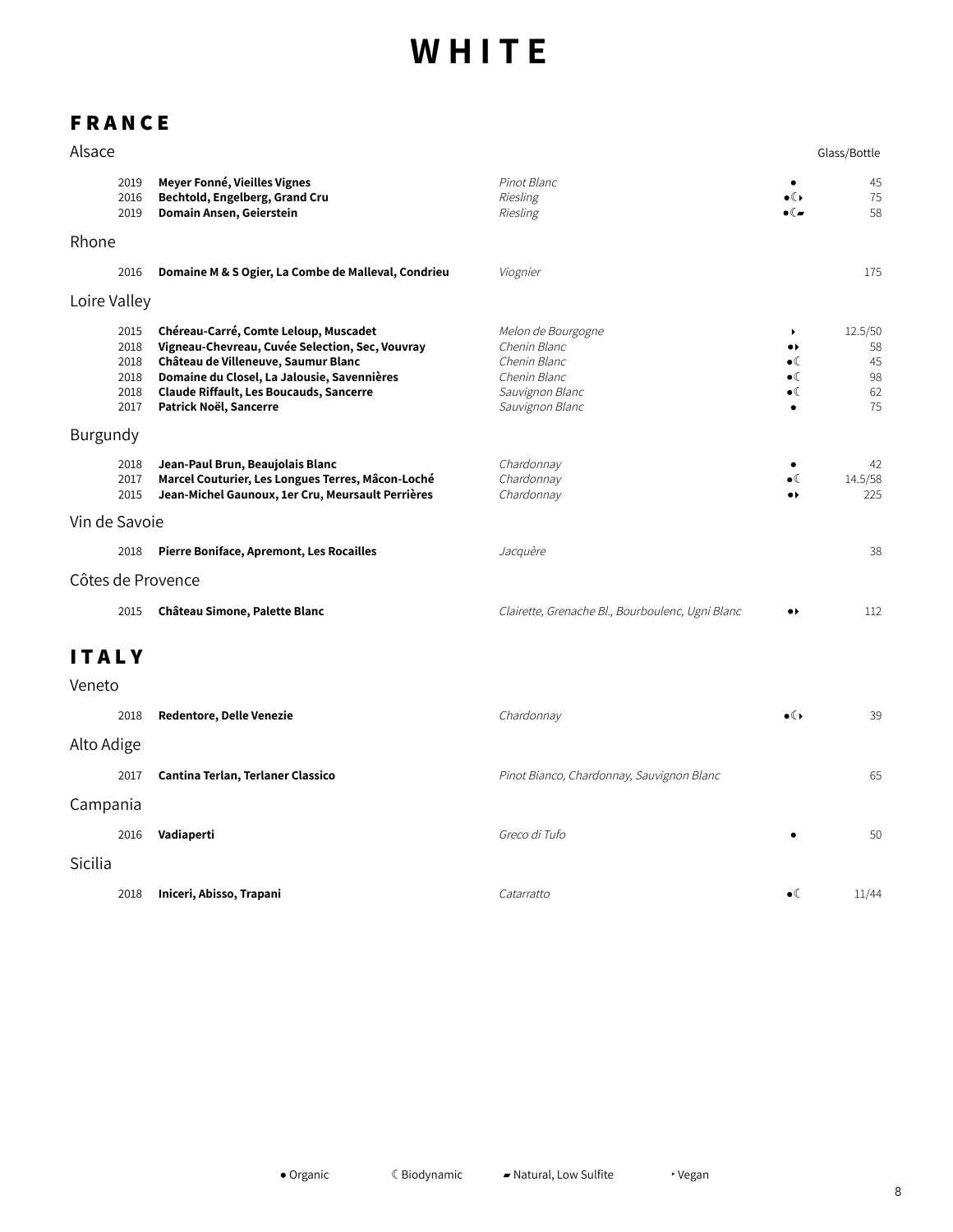#### **G E R M A N Y**

| Rheingau   |      |                                   |                                                    |                     | Glass/Bottle |
|------------|------|-----------------------------------|----------------------------------------------------|---------------------|--------------|
|            | 2020 | Leitz, Feinherb                   | Riesling                                           |                     | 12/48        |
| Pfalz      |      |                                   |                                                    |                     |              |
|            | 2015 | Frank John Family, Trocken        | Riesling                                           | $\bullet$ ( $\cdot$ | 80           |
|            |      | <b>UNITED STATES</b>              |                                                    |                     |              |
| Oregon     |      |                                   |                                                    |                     |              |
|            | 2017 | <b>Omero, Willamette</b>          | Chardonnay                                         | $\bullet$ ( $\cdot$ | 60           |
|            | 2018 | <b>Brooks, Amycas, Willamette</b> | Pinot Blanc, Pinot Gris, Gewurz., Muscat, Riesling | $\bullet$ ( $\cdot$ | 37           |
| California |      |                                   |                                                    |                     |              |
|            | 2017 | Lieu Dit, Santa Ynez Valley       | Sauvignon Blanc                                    | ٠                   | 50           |
|            | 2017 | <b>County Line, North Coast</b>   | Chardonnay                                         | $\bullet^{\star}$   | 68           |

| 2017 | County Line, North Coast                    | Chardonnay |                     | 68  |
|------|---------------------------------------------|------------|---------------------|-----|
|      | 2015 LIOCO, Estero, Russian River Valley    | Chardonnav | $\bullet$           | 85  |
|      | 2016 Copain, Tous Ensemble, Anderson Valley | Chardonnav | $\bullet$ ( $\cdot$ | .58 |
| 2016 | Radio-Coteau, Savoy, Anderson Valley        | Chardonnav | $\bullet$ ( $\cdot$ | 138 |
| 2017 | Kistler, Les Noisetiers, Sonoma Coast       | Chardonnav |                     | 136 |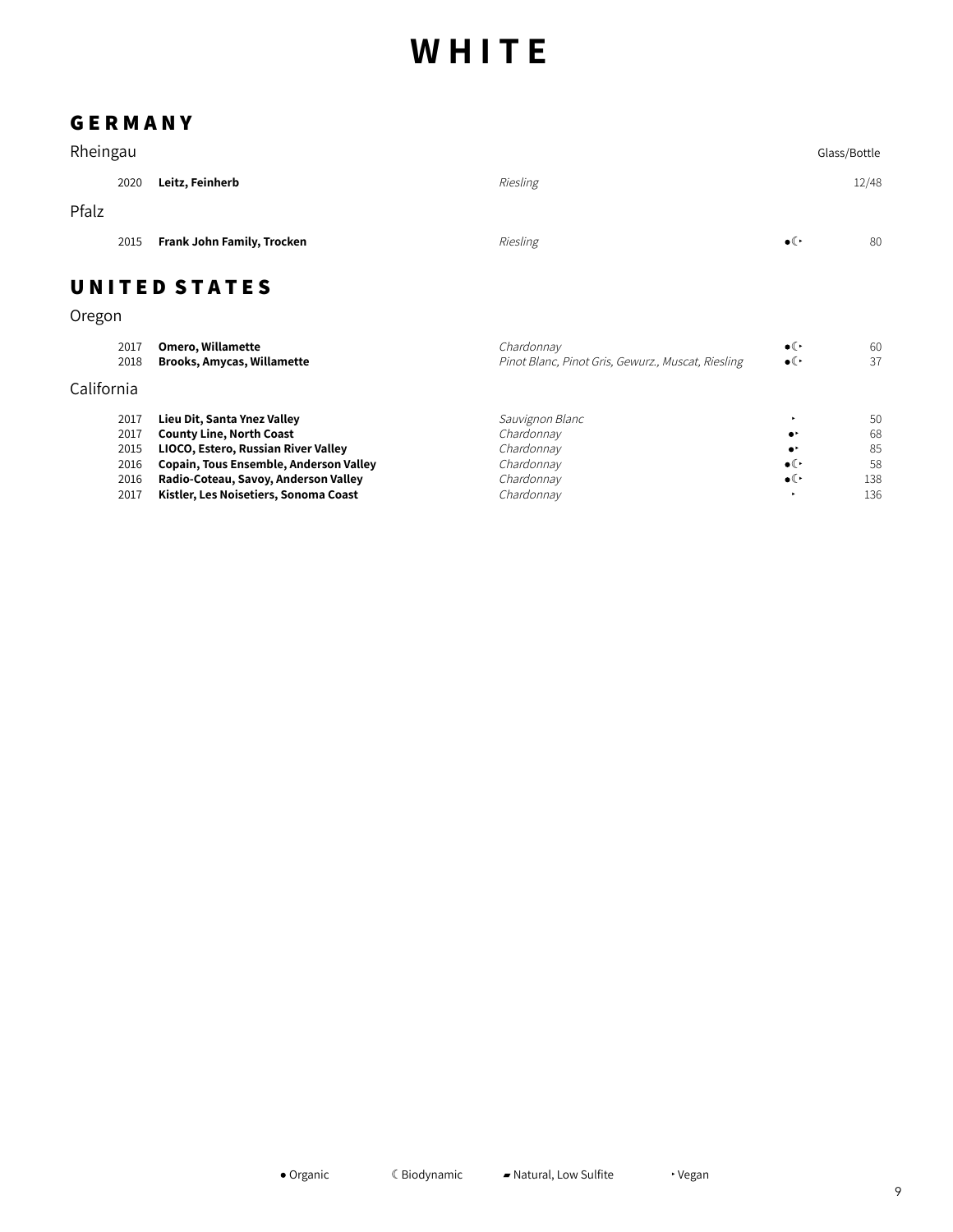#### **S P A I N**

#### Rioja 'Tradicional' Glass/Bottle

| 2017 | Familia Montaña, Crianza                                 | Tempranillo                              |                              | 35      |
|------|----------------------------------------------------------|------------------------------------------|------------------------------|---------|
| 2007 | R. Lopez de Heredia, Viña Tondonia, Reserva              | Tempranillo, Garnacha, Mazuelo, Graciano |                              | 105     |
| 2015 | La Rioja Alta, Viña Alberdi, Reserva                     | Tempranillo                              | $\bullet\blacktriangleright$ | 55      |
| 2012 | La Rioja Alta, Viña Ardanza, Reserva                     | Tempranillo, Garnacha                    | $\bullet\blacktriangleright$ | 88      |
| 2009 | La Rioja Alta, 904, Gran Reserva                         | Tempranillo, Graciano                    | $\bullet\blacktriangleright$ | 145     |
| 2005 | La Rioja Alta, 890, Gran Reserva                         | Tempranillo, Mazuelo, Graciano           | $\bullet\blacktriangleright$ | 325     |
| 2014 | Bodegas Olarra, Nucerro, Reserva                         | Tempranillo, Garnacha, Graciano, Mazuelo |                              | 12.5/50 |
| 2010 | Bodegas Olarra, Nucerro, Gran Reserva                    | Tempranillo, Garnacha, Mazuelo, Graciano |                              | 68      |
| 2016 | C.V.N.E., Imperial, Reserva                              | Tempranillo, Graciano, Mazuelo, Garnacha |                              | 105     |
| 2012 | C.V.N.E., Vina Real, Gran Reserva                        | Tempranillo, Mazuelo, Garnacha, Graciano |                              | 118     |
| 2011 | Bodegas Muga, Prado Enea                                 | Tempranillo, Garnacha, Mazuelo, Graciano |                              | 160     |
| 2012 | Abando, Crianza                                          | Tempranillo, Viura                       | $\bullet\bullet$             | 55      |
| 2015 | Bodegas Marqués de Murrieta, Reserva                     | Tempranillo, Graniano, Mazuelo, Garnacha |                              | 65      |
| 2009 | Bodegas Marqués de Murrieta, Castillo Ygay, Gran Reserva | Tempranillo, Mazuelo                     |                              | 225     |
|      |                                                          |                                          |                              |         |

#### Rioja 'Moderna'

| 2014 | Luberri, Biga, Crianza                    | Tempranillo                              |               | 47      |
|------|-------------------------------------------|------------------------------------------|---------------|---------|
| 2018 | Sierra de Tolono                          | Tempranillo                              | $\bullet$ ( ) | 49      |
| 2019 | La Maldita                                | Garnacha                                 |               | 8.5/34  |
| 2016 | <b>Mateo Cambra</b>                       | Garnacha                                 | $\bullet$     | 65      |
| 2015 | Carravalseca, Crianza                     | Tempranillo, Graciano                    |               | 55      |
| 2017 | Olivier Rivière, Rayos Uva                | Tempranillo, Graciano, Garnacha          | $\bullet$     | 49      |
| 2015 | Finca de la Rica, El Buscador, Crianza    | Tempranillo, Garnacha                    |               | 11/44   |
| 2019 | Telmo Rodriguez, LZ                       | Tempranillo, Graciano, Garnacha          |               | 12.5/50 |
| 2017 | Palacios Remondo, La Vendimia             | Garnacha, Tempranillo                    |               | 38      |
| 2015 | Palacios Remondo, La Montesa, Crianza     | Garnacha, Tempranillo                    |               | 45      |
| 2012 | Bodegas Remelluri, Reserva                | Tempranillo, Garnacha, Graciano          | $\bullet$ ( ) | 80      |
| 2013 | Conde de Hervías, Trinidad                | Tempranillo, Graciano                    |               | 85      |
| 2014 | Torre de Oña, Reserva                     | Tempranillo, Mazuelo                     |               | 60      |
| 2016 | Bodegas Muga, Selección Especial, Reserva | Tempranillo, Garnacha, Graciano          |               | 95      |
| 2018 | Ostatu, Crianza                           | Tempranillo, Graciano, Mazuelo, Garnacha |               | 50      |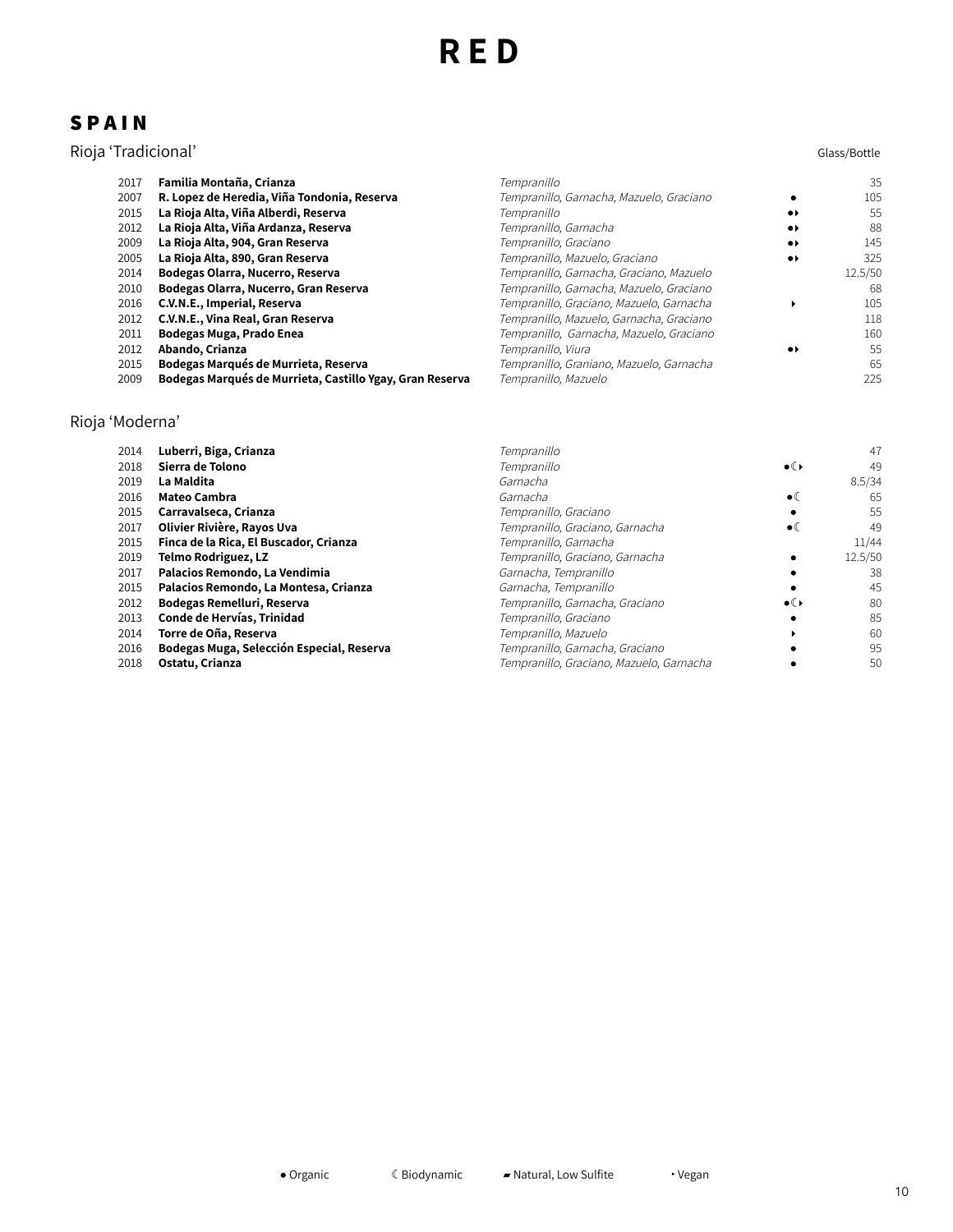| Castilla y León  |                                              |                                                                                                                                                                 |                                                                                        |                                    | Glass/Bottle                       |
|------------------|----------------------------------------------|-----------------------------------------------------------------------------------------------------------------------------------------------------------------|----------------------------------------------------------------------------------------|------------------------------------|------------------------------------|
|                  | 2014                                         | Jerome Bougnaud, Galia                                                                                                                                          | Tempranillo, Garnacha, Albillo                                                         | .,                                 | 95                                 |
|                  |                                              | Sierra de Salamanca                                                                                                                                             |                                                                                        |                                    |                                    |
|                  | 2016<br>2017                                 | Mandrágora Vinos de Pueblo, Tragaldabas<br>La Zorra                                                                                                             | Rufete<br>Rufete, Aragonés                                                             | $\bullet$<br>$\blacktriangleright$ | 57<br>46                           |
|                  |                                              |                                                                                                                                                                 |                                                                                        |                                    |                                    |
| Toro             |                                              |                                                                                                                                                                 |                                                                                        |                                    |                                    |
|                  | 2017<br>2016<br>2016<br>2015<br>2014<br>2013 | <b>Triton</b><br>Alvar de Dios, Tío Uco<br>Bodegas y Viñedos Maurodos, Prima<br>Bodegas y Viñedos Maurodos, San Roman<br><b>Buil &amp; Giné, Buil</b><br>Pintia | Tempranillo<br>Tempranillo<br>Tempranillo<br>Tempranillo<br>Tempranillo<br>Tempranillo | $\bullet\blacktriangleright$       | 48<br>39<br>57<br>130<br>68<br>155 |
| Tudela del Duero |                                              |                                                                                                                                                                 |                                                                                        |                                    |                                    |
|                  |                                              |                                                                                                                                                                 |                                                                                        |                                    |                                    |
|                  | 2015                                         | <b>Bodegas Mauro</b>                                                                                                                                            | Tempranillo, Syrah                                                                     |                                    | 110                                |
| Ribera del Duero |                                              |                                                                                                                                                                 |                                                                                        |                                    |                                    |
|                  | 2018<br>2018                                 | Torremorón, Tinto<br><b>Bardos, Romántica</b>                                                                                                                   | Tempranillo<br>Tempranillo                                                             |                                    | 38<br>11.5/46                      |
|                  | 2015                                         | Asenjo y Manso, Ceres, Crianza                                                                                                                                  | Tempranillo                                                                            | $\bullet\blacktriangleright$       | 58                                 |
|                  | 2014<br>2016                                 | Áster, Crianza                                                                                                                                                  | Tempranillo<br>Tempranillo                                                             |                                    | 55<br>60                           |
|                  | 2017                                         | Vizcarra, Senda del Oro, Roble<br>Viña Sastre, Roble                                                                                                            | Tempranillo                                                                            | $\bullet$                          | 48                                 |
|                  | 2010                                         | Viña Sastre, Pago de Santa Cruz, Gran Reserva                                                                                                                   | Tempranillo                                                                            | $\bullet$ ( )                      | 199                                |
|                  | 2015                                         | Condado de Haza, Crianza                                                                                                                                        | Tempranillo                                                                            | $\blacktriangleright$              | 60                                 |
|                  | 2014                                         | Bodegas Perez Pascuas, Viña Pedrosa, Reserva                                                                                                                    | Tempranillo                                                                            |                                    | 130                                |
|                  | 2017                                         | <b>Bodegas Emilio Moro, Malleolus</b>                                                                                                                           | Tempranillo                                                                            |                                    | 105                                |
|                  | 2016                                         | Dominio de Pingus, Flor de Pingus                                                                                                                               | Tempranillo                                                                            | $\bullet$ ( )                      | 195                                |
|                  | 2017                                         | Dominio de Pingus, Psi                                                                                                                                          | Tempranillo, Garnacha                                                                  | $\bullet$                          | 79                                 |
|                  | 2015                                         | Vega Clara, Mario                                                                                                                                               | Tempranillo, Cabernet Sauvignon                                                        |                                    | 67                                 |
|                  | 2016                                         | Hacienda Monasterio, Crianza                                                                                                                                    | Tempranillo, Cabernet Sauvignon, Merlot                                                | ٠                                  | 105                                |
|                  | 2015                                         | Bodegas y Viñedos Alion, Alion, Reserva                                                                                                                         | Tempranillo, Cabernet Sauvignon, Merlot                                                |                                    | 260                                |
|                  | 2013                                         | Vega-Sicilia, Valbuena 5°                                                                                                                                       | Tempranillo, Merlot, Cabernet Sauvignon                                                |                                    | 350                                |
|                  | 2006                                         | Vega-Sicilia, Unico                                                                                                                                             | Tempranillo, Cabernet Sauvignon                                                        | ٠                                  | 795                                |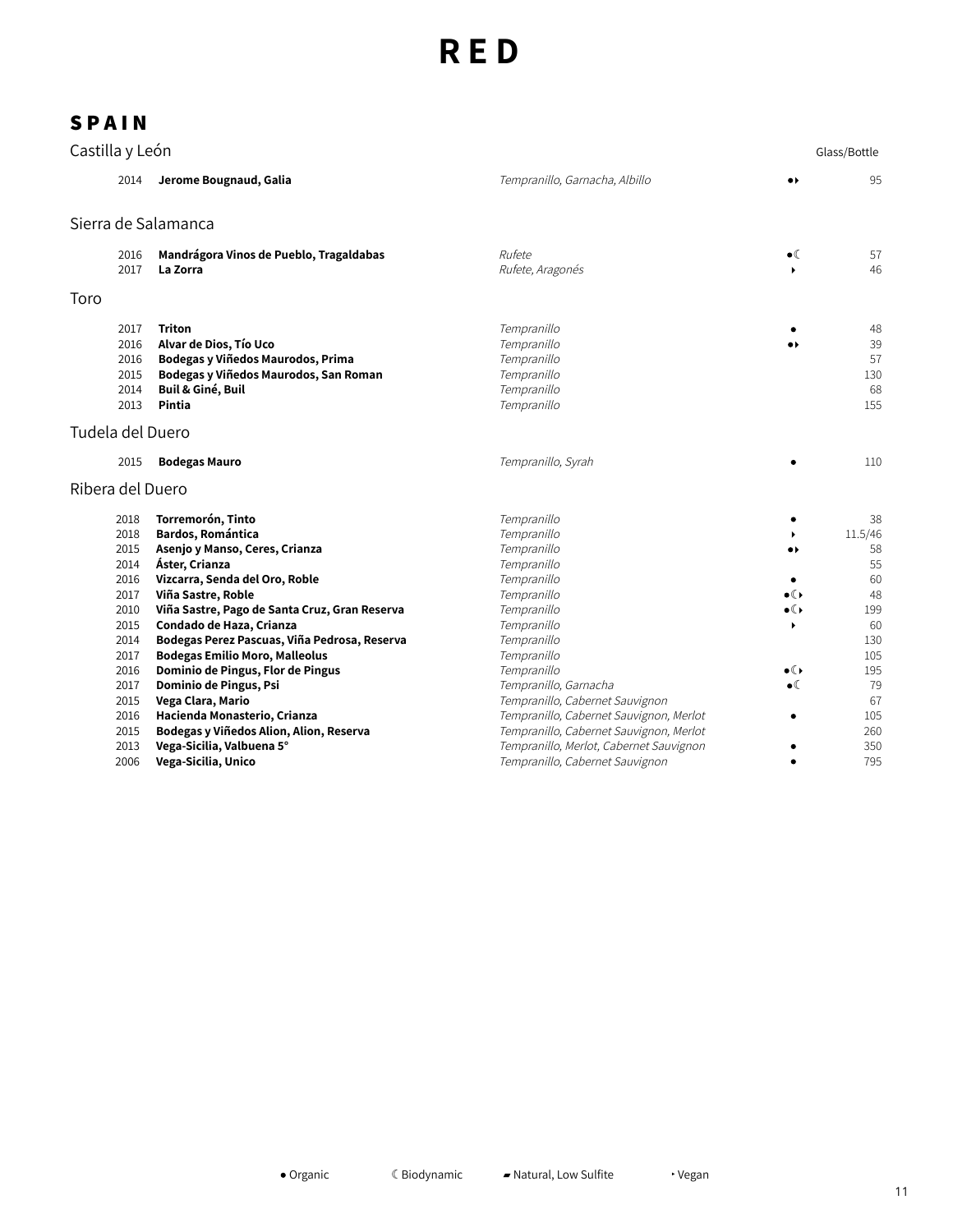| Txakolina     |                                              |                                                                                                                                                          |                                                                                                                                                          |                                                                | Glass/Bottle                          |
|---------------|----------------------------------------------|----------------------------------------------------------------------------------------------------------------------------------------------------------|----------------------------------------------------------------------------------------------------------------------------------------------------------|----------------------------------------------------------------|---------------------------------------|
|               | 2015                                         | Bodegas Itsasmendi, Eklipse, Bizkaiko                                                                                                                    | Pinot Noir, Hondarrabi Zuri                                                                                                                              |                                                                | 85                                    |
| Navarra       |                                              |                                                                                                                                                          |                                                                                                                                                          |                                                                |                                       |
|               | 2020<br>2018<br>2019<br>2018<br>2011<br>1997 | Le Naturel, Zero Zero (alcohol free)<br><b>Le Naturel</b><br>Azul y Garanza (1 Liter)<br>Ochoa, Calendas Tinto<br>Ochoa, Reserva<br>Viña Magaña, Reserva | Garnacha<br>Garnacha<br>Tempranillo<br>Garnacha, Tempranillo<br>Tempranillo, Cabernet Sauvignon, Merlot<br>Merlot, Cabernet Sauvignon, Temranillo, Syrah |                                                                | 28<br>9.5/38<br>42<br>35<br>59<br>145 |
| Ribeira Sacra |                                              |                                                                                                                                                          |                                                                                                                                                          |                                                                |                                       |
|               | 2017<br>2016<br>2018                         | Adegas Guímaro<br><b>Bodegas Albamar, Fusco</b><br>Ronsel do Sil, Alpendre                                                                               | Mencía<br>Mencía<br>Marenzao                                                                                                                             |                                                                | 48<br>50<br>125                       |
| Valdeorras    |                                              |                                                                                                                                                          |                                                                                                                                                          |                                                                |                                       |
|               | 2016<br>2015<br>2016                         | Gaba do Xil<br>Alberto Orte, Escalada do Sil<br>Ladeiras do Xil, As Caborcas                                                                             | Mencía<br>Merenzao, Mencía, Garnacha Tintorera<br>Mencía, Merenzao, Souson, Garnacha                                                                     | $\bullet$ ( $\blacktriangleright$                              | 45<br>77<br>148                       |
| Rìas Baixas   |                                              |                                                                                                                                                          |                                                                                                                                                          |                                                                |                                       |
|               | 2016<br>2015<br>2016                         | Lagar de Costa, Viva la Vid-a<br>Bastión de la Luna<br>Pedralonga, DoUmia                                                                                | Espadeiro<br>Caiño, Loureiro, Espadeiro<br>Mencía, Caiño, Espadeiro                                                                                      | $\bullet$                                                      | 65<br>68<br>53                        |
| <b>Bierzo</b> |                                              |                                                                                                                                                          |                                                                                                                                                          |                                                                |                                       |
|               | 2016<br>2017<br>2017<br>2018                 | <b>Puerta del Viento</b><br>Descendientes de Jose Palacios, Pétalos<br>Raul Perez, Ultreia St. Jacques<br>César Márquez Perez, Parajes                   | Mencía<br>Mencía<br>Mencía, Bastardo, Garnacha Tintorera<br>Mencía, Alicante Bouschet                                                                    | . .<br>∙∉∙<br>$\bullet\bullet$<br>$\bullet\blacktriangleright$ | 60<br>48<br>54<br>13.5/54             |
| Galicia       |                                              |                                                                                                                                                          |                                                                                                                                                          |                                                                |                                       |
|               | 2015                                         | Vinos de Encostas, Wish                                                                                                                                  | Ferrol, Bastardo, Caiño Longo, Brancellao                                                                                                                | $\bullet$ (                                                    | 125                                   |
| Asturias      |                                              |                                                                                                                                                          |                                                                                                                                                          |                                                                |                                       |
|               | 2017                                         | Dominio del Urogallo, La Fanfarria Tinto                                                                                                                 | Mencía, Albarín Tinto                                                                                                                                    | ∙∝∙                                                            | 12.5/50                               |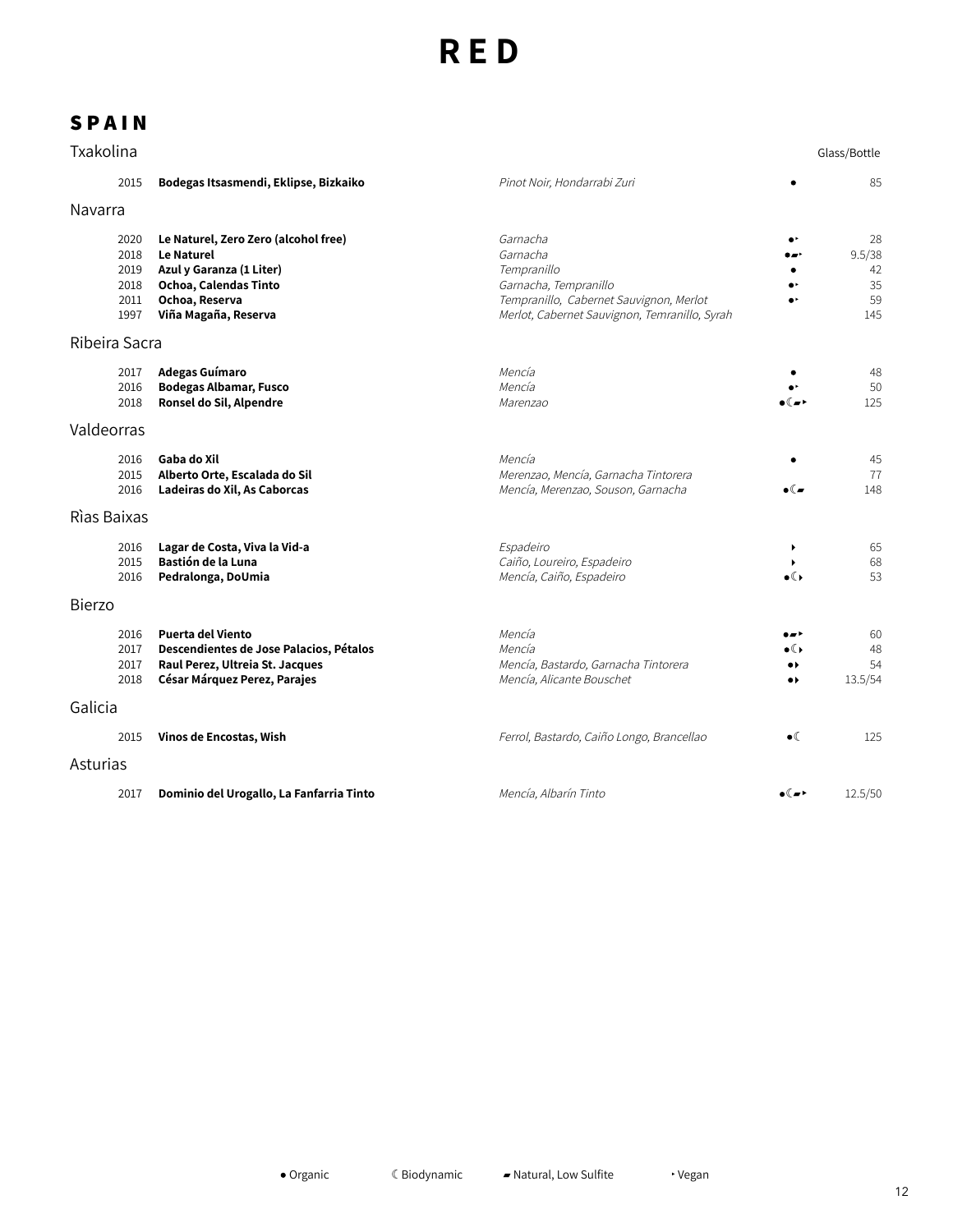### **S P A I N**

| Terra Alta        |                                                              |                                                                                                                                                                                                                                       |                                                                                                                                                                                                                                                                                |                                                                                                           | Glass/Bottle                                    |
|-------------------|--------------------------------------------------------------|---------------------------------------------------------------------------------------------------------------------------------------------------------------------------------------------------------------------------------------|--------------------------------------------------------------------------------------------------------------------------------------------------------------------------------------------------------------------------------------------------------------------------------|-----------------------------------------------------------------------------------------------------------|-------------------------------------------------|
|                   | 2016<br>2012<br>2016                                         | Vinos Piñol, Portal<br>Vinos Piñol, Mather Teresina<br>Bodegas Edetària, Edetana                                                                                                                                                      | Garnacha, Cariñena, Merlot, Syrah, Tempranillo<br>Garnacha, Cariñena, Morenillo<br>Garnacha, Syrah, Cariñena                                                                                                                                                                   | $\bullet\blacktriangleright$<br>$\bullet\blacktriangleright$                                              | 48<br>138<br>54                                 |
| Costers del Segre |                                                              |                                                                                                                                                                                                                                       |                                                                                                                                                                                                                                                                                |                                                                                                           |                                                 |
|                   | 2017                                                         | Tomás Cusiné, Vilosell                                                                                                                                                                                                                | Tempranillo, Syrah, Merlot, Cabernet Sauvignon                                                                                                                                                                                                                                 |                                                                                                           | 40                                              |
| Montsant          |                                                              |                                                                                                                                                                                                                                       |                                                                                                                                                                                                                                                                                |                                                                                                           |                                                 |
|                   | 2015<br>2017<br>2013<br>2016<br>2016<br>2016<br>2017         | Joan d'Anguera, Altaroses<br>Joan d'Anguera, Planella<br>Clos Pissarra, Aristan<br><b>Vinyes Domenech, Furvus</b><br>Josep Grau Viticultor, L'Efecte Volador<br><b>Clos Mogador, Com Tu</b><br>Espectacle                             | Garnacha<br>Cariñena, Syrah<br>Garnacha, Syrah<br>Garnacha, Merlot<br>Garnacha, Cariñena<br>Garnacha<br>Garnacha                                                                                                                                                               | $\bullet$ ( $\blacktriangleright$<br>$\bullet$ ( $\to$ )<br>$\bullet$ (<br>$\bullet$ ( )<br>$\bullet$ ( ) | 50<br>52<br>55<br>68<br>45<br>95<br>225         |
| Priorat           |                                                              |                                                                                                                                                                                                                                       |                                                                                                                                                                                                                                                                                |                                                                                                           |                                                 |
|                   | 2014<br>2017<br>2014<br>2014<br>2016<br>2017<br>2015<br>2016 | Terroir al Limit, Dits del Terra<br><b>Cesca Vicent</b><br><b>Cesca Vicent, Lo Piot</b><br>Mas Alta, Artigas<br>Ardèvol, Coma d'en Romeu<br><b>Celler Vall Llach, Embruix</b><br><b>Clos Mogador, Manyetes</b><br><b>Clos Erasmus</b> | Cariñena<br>Garnacha, Merlot, Cariñena, Cabernet, Syrah<br>Garnacha, Merlot, Cariñena, Syrah<br>Garnacha, Cabernet Sauvignon, Cariñena,<br>Cabernet, Merlot, Syrah, Garnacha, Cariñena<br>Garnacha, Merlot, Cabernet, Cariñena, Syrah<br>Cariñena, Garnacha<br>Garnacha, Syrah | $\bullet$ ( )<br>٠<br>$\bullet$ ( )<br>∙∉∙<br>$\bullet$ (                                                 | 175<br>50<br>72<br>60<br>70<br>60<br>180<br>365 |
| Penedès           |                                                              |                                                                                                                                                                                                                                       |                                                                                                                                                                                                                                                                                |                                                                                                           |                                                 |
|                   | 2010                                                         | Can Rafols dels Caus, Gran Caus                                                                                                                                                                                                       | Cabernet Sauvignon, Cabernet Franc, Merlot                                                                                                                                                                                                                                     | $\bullet$ (                                                                                               | 65                                              |
| Conca de Barberà  |                                                              |                                                                                                                                                                                                                                       |                                                                                                                                                                                                                                                                                |                                                                                                           |                                                 |
|                   | 2017<br>2019                                                 | <b>Josep Foraster</b><br>Vins de Pedra, Negre de Folls                                                                                                                                                                                | Trepat<br>Trepat, Garnacha, Tempranillo                                                                                                                                                                                                                                        |                                                                                                           | 53<br>9.5/38                                    |
| Catalunya         |                                                              |                                                                                                                                                                                                                                       |                                                                                                                                                                                                                                                                                |                                                                                                           |                                                 |
|                   | 2018                                                         | <b>Bodegas Puiggros, Exedra</b>                                                                                                                                                                                                       | Garnacha                                                                                                                                                                                                                                                                       | $\bullet$ ( $\blacktriangleright$                                                                         | 48                                              |
| Mallorca          |                                                              |                                                                                                                                                                                                                                       |                                                                                                                                                                                                                                                                                |                                                                                                           |                                                 |
|                   | 2018<br>2017<br>2015<br>2017                                 | Ca'n Verdura, Supernova<br>Anima Negra, An 2<br>4 Kilos, Gallinas y Focas<br>Mesquida Mora, Sincronia Negre                                                                                                                           | Mantonegro<br>Callet, Mantonegro, Syrah,<br>Mantonegro, Syrah<br>Callet, Mantonegro, Syrah, Merlot                                                                                                                                                                             | $\bullet$ ( )<br>$\bullet$ (<br>$\bullet$ (                                                               | 65<br>56<br>69<br>48                            |
| Canary Islands    |                                                              |                                                                                                                                                                                                                                       |                                                                                                                                                                                                                                                                                |                                                                                                           |                                                 |
|                   | 2017                                                         | Los Bermejos                                                                                                                                                                                                                          | Listan Negro                                                                                                                                                                                                                                                                   |                                                                                                           | 64                                              |

13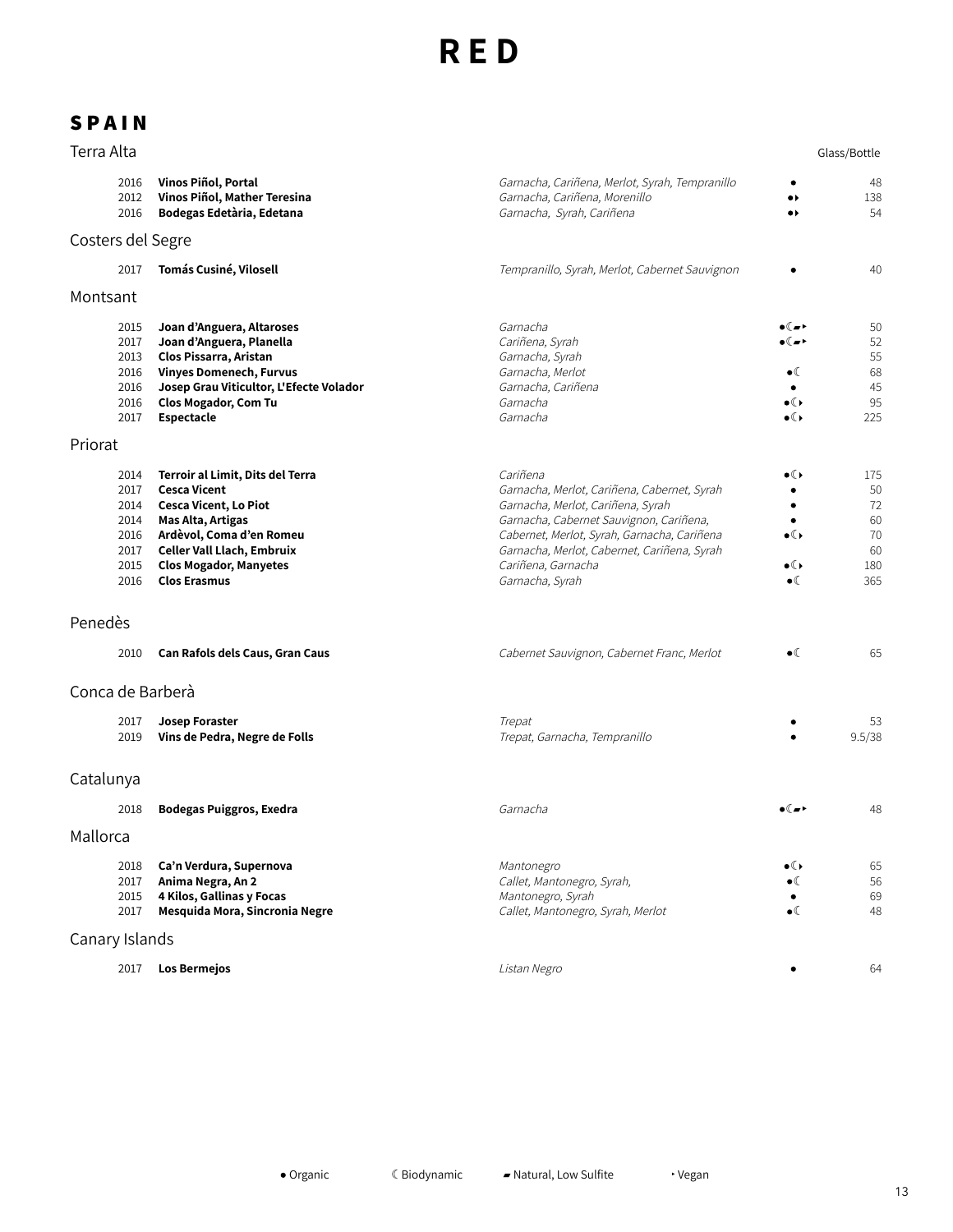| Alicante            |                                              |                                                                                                                                                                                         |                                                                      |                                                                                | Glass/Bottle                           |
|---------------------|----------------------------------------------|-----------------------------------------------------------------------------------------------------------------------------------------------------------------------------------------|----------------------------------------------------------------------|--------------------------------------------------------------------------------|----------------------------------------|
|                     | 2017                                         | Primitivo Quiles, Cono 4                                                                                                                                                                | Monastrell                                                           |                                                                                | 8.5/34                                 |
| El Terrerazo        |                                              |                                                                                                                                                                                         |                                                                      |                                                                                |                                        |
|                     | 2018                                         | Bodegas Mustiguillo, Mestizaje                                                                                                                                                          | Bobal, Garnacha, Syrah                                               | $\bullet\,\flat$                                                               | 40                                     |
| Valencia            |                                              |                                                                                                                                                                                         |                                                                      |                                                                                |                                        |
|                     | 2017                                         | Rafael Cambra, Dos                                                                                                                                                                      | Monastrell, Cabernet Sauvignon, Cabernet Franc,                      |                                                                                | 48                                     |
| Jumilla             |                                              |                                                                                                                                                                                         |                                                                      |                                                                                |                                        |
|                     | 2017<br>2016                                 | <b>Bodegas Ponce, Depaula</b><br>Casa Castillo, Las Gravas                                                                                                                              | Monastrell<br>Monastrell, Garnacha                                   | $\bullet$ ( )                                                                  | 30<br>65                               |
| Yecla               |                                              |                                                                                                                                                                                         |                                                                      |                                                                                |                                        |
|                     | 2013<br>2012                                 | Elo<br>Barahonda, Barrica                                                                                                                                                               | Monastrell<br>Monastrell, Syrah                                      |                                                                                | 78<br>37                               |
| Sierra de Gredos    |                                              |                                                                                                                                                                                         |                                                                      |                                                                                |                                        |
|                     | 2019<br>2017<br>2017<br>2017<br>2016<br>2016 | Bernabeleva, Camino de Navaherreros<br>Bernabeleva, Navaherreros<br>Bernabeleva, Viña Bonita<br>Comando G, La Bruja de Rozas<br><b>Comando G, Las Umbrias</b><br>Pegaso, Zeta, Cebreros | Garnacha<br>Garnacha<br>Garnacha<br>Garnacha<br>Garnacha<br>Garnacha | $\bullet$ (<br>$\bullet$<br>$\bullet$ (<br>$\bullet$<br>$\bullet$<br>$\bullet$ | 12.5/50<br>50<br>99<br>58<br>197<br>50 |
| La Mancha           |                                              |                                                                                                                                                                                         |                                                                      |                                                                                |                                        |
|                     | 2016                                         | Bodegas Verduguez, Volver                                                                                                                                                               | Tempranillo                                                          | $\bullet\blacktriangleright$                                                   | 45                                     |
| <b>VdT Castilla</b> |                                              |                                                                                                                                                                                         |                                                                      |                                                                                |                                        |
|                     | 2019<br>2018<br>2018                         | Más Que Vino, Los Conejos Malditos<br>Bodegas Tavera, Lechuza<br>Uva de Vida, Biográfico                                                                                                | Tempranillo<br>Garnacha<br>Tempranillo, Graciano                     | ∙∝∍                                                                            | 9/36<br>28<br>13.5/54                  |
| Manchuela           |                                              |                                                                                                                                                                                         |                                                                      |                                                                                |                                        |
|                     | 2018<br>2019<br>2016                         | Bodegas Ponce, Clos Lojen<br><b>Bodegas Ponce, La Casilla</b><br><b>Bodegas Ponce, Buena Pinta</b>                                                                                      | <b>Bobal</b><br><b>Bobal</b><br>Moravia Agria, Garnacha              | ∙€<br>$\bullet$ ( )<br>$\bullet$ ( )                                           | 35<br>13.5/54<br>50                    |
| Andalusia           |                                              |                                                                                                                                                                                         |                                                                      |                                                                                |                                        |
|                     | 2015<br>2017<br>2018<br>2018                 | Laderas de Sedella, Anfora, Sierras de Málaga<br>Marenas Viñedo & Bodega, Cerro Encinas, Montilla<br>Bodegas Cauzón, Cauzon, Granada<br>Vara y Pulgar, Cadíz                            | Garnacha<br>Monastrell<br>Tempranillo<br>Tintilla                    | $\bullet$                                                                      | 48<br>44<br>53<br>13/52                |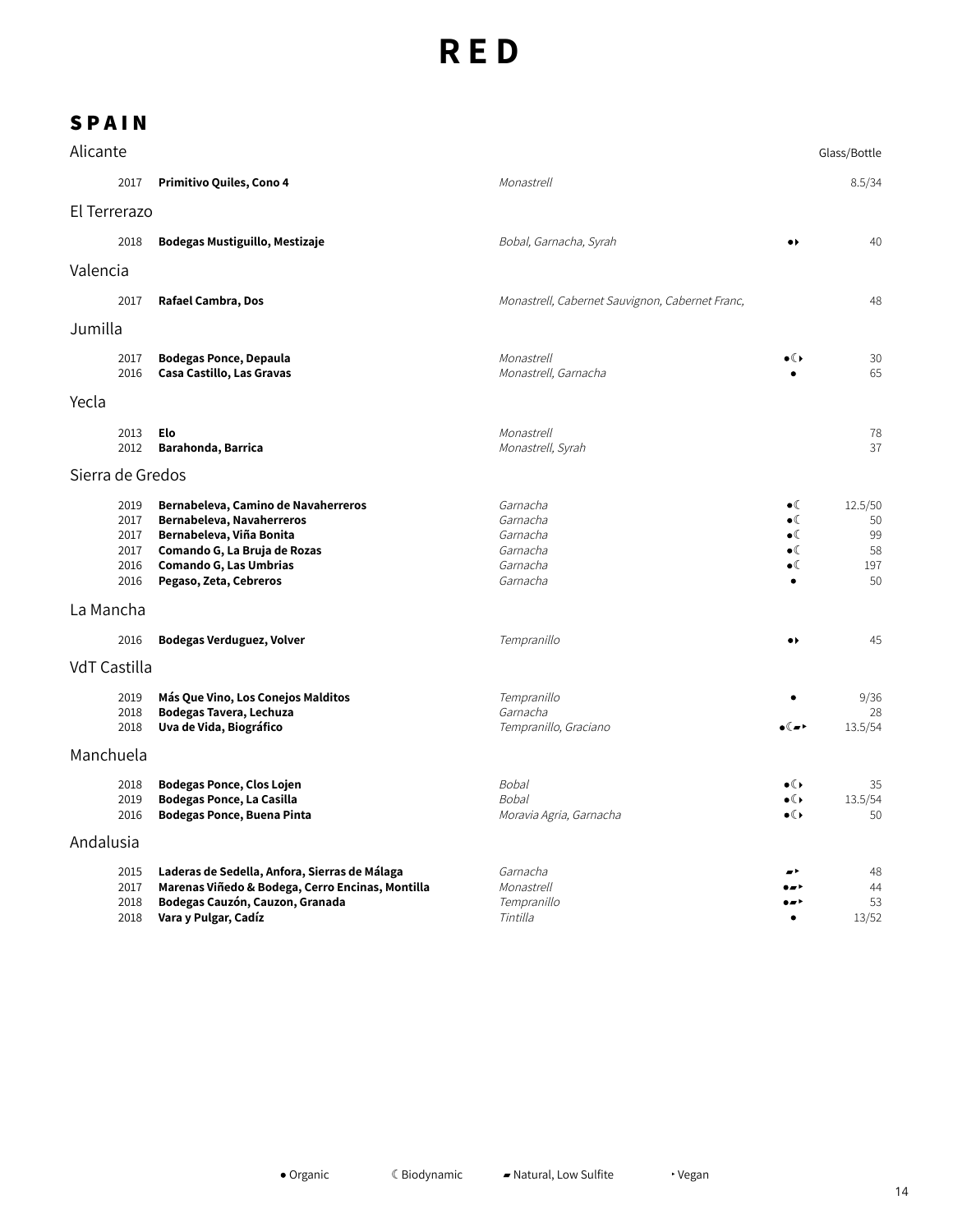### **P O R T U G A L**

| Douro    |                              |                                                                                                                                |                                                                                                                                                                                                       |   | Glass/Bottle            |
|----------|------------------------------|--------------------------------------------------------------------------------------------------------------------------------|-------------------------------------------------------------------------------------------------------------------------------------------------------------------------------------------------------|---|-------------------------|
|          | 2017<br>2018<br>2018         | Duorum, Colheita<br>Prats & Symington, Post Scriptum<br>Luis Seabra Vinhos, Xisto Ilimitado                                    | Touriga Nacional, Touriga Franca, Tinta Roriz<br>Touriga Franca, Touriga Nacional, Tinta Roriz<br>Touriga Franca, Tinta Amarela, Tinta Roriz, Rufete                                                  |   | 42<br>60<br>49          |
| Dão      |                              |                                                                                                                                |                                                                                                                                                                                                       |   |                         |
|          | 2015<br>2016<br>2013<br>2004 | <b>Fontes Cunha, Mondeco</b><br><b>Alvaro Castro, DAC</b><br>Quinta de Saes, Reserva Estagio Prolongado<br>Casa de Darei, Jose | Touriga Nac., Tinta Roriz, Alfrocheiro, Jaen, Baga<br>Touriga Nacional, Jaen, Tinta Roriz, Alfrocheiro<br>Touriga Nacional, Alfrocheiro, 'Others'<br>Touriga Nacional, Tinta Roriz, Alfrocheiro, Jaen |   | 7/28<br>39<br>68<br>130 |
| Bairrada |                              |                                                                                                                                |                                                                                                                                                                                                       |   |                         |
|          | 1994                         | Caves São João, Poço de Lobo Tinto                                                                                             | Cabernet Sauvignon                                                                                                                                                                                    |   | 85                      |
| Alentejo |                              |                                                                                                                                |                                                                                                                                                                                                       |   |                         |
|          | 2019<br>2014                 | Fita Preta, Vai Nua<br>Piteira, Tinto de Talha                                                                                 | Touriga Nacional<br>Moreto                                                                                                                                                                            | ٠ | 53<br>55                |
| Pico     |                              |                                                                                                                                |                                                                                                                                                                                                       |   |                         |
|          | 2016<br>2018                 | Azores Wine Company, Isabella a Proibida<br><b>Azores Wine Company, Vulcanico Tinto</b>                                        | Isabella<br>Tempranillo, Agronòmica, Castelão, Touriga                                                                                                                                                |   | 79<br>67                |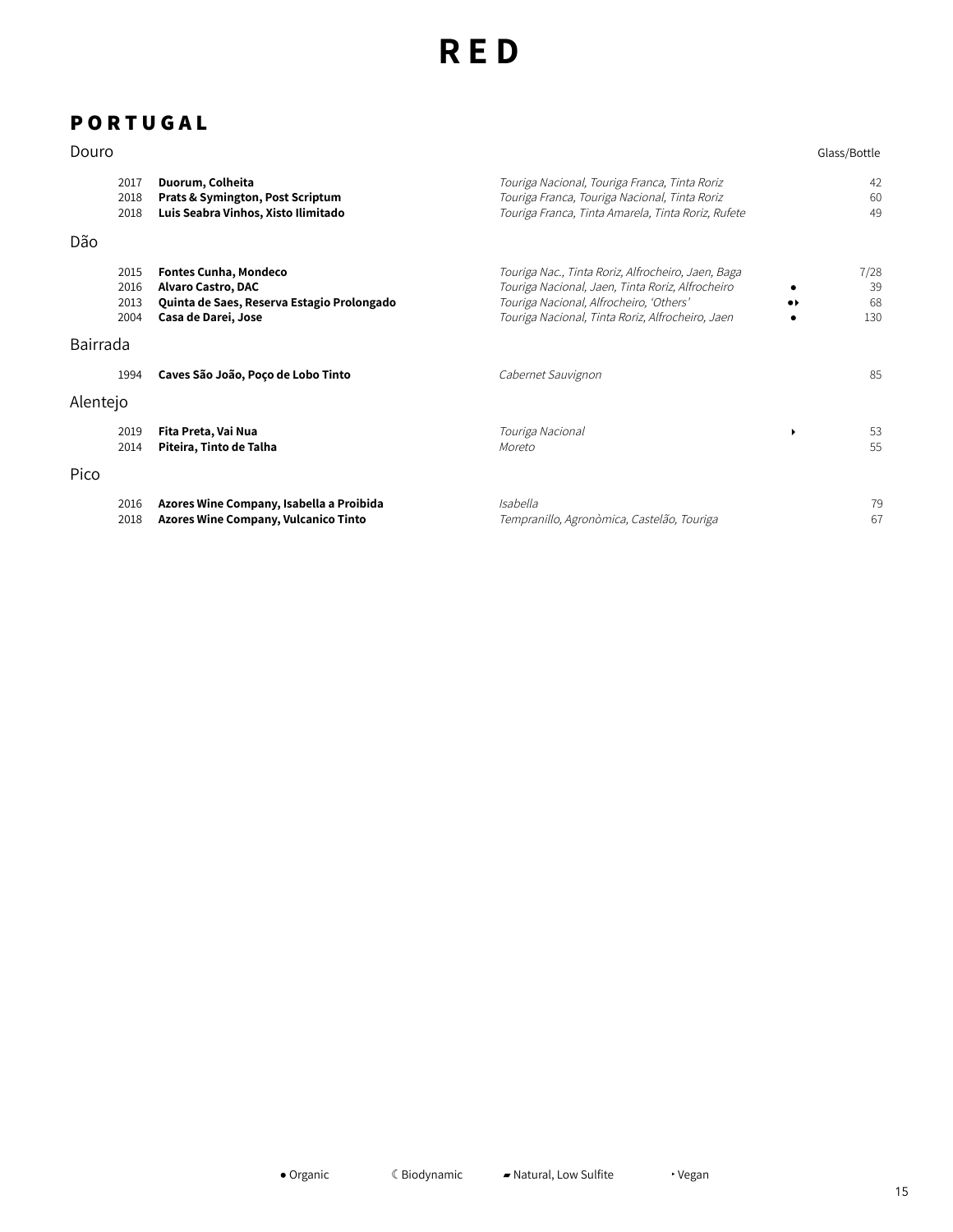#### **A R G E N T I N A**

#### Patagonia Glass/Bottle  $\bullet$ 2018 Pinot Noir 38 **Jelu** 2017 **Familia Schroeder, Saurus Patagonia Select, Neuquen** Pinot Noir  $\bullet\star$ 54 2018 **Bodegas Chacra, Barda** Pinot Noir ☾▰‣ 65 Luján de Cuyo **RJ Viñedos, MDZ** Malbec 2019 28 Malbec 2017 **Mendel** 62 **Achaval Ferrer, Finca Bella Vista, Perdriel** Malbec 2011 180 2020 **Earth First, Sustainable** Malbec 10/40 2017 **Earth First, Organically Grown Crianza** Malbec 45 40 2016 **Alpamanta, Natal, Ugarteche** Malbec  $\bullet$ 2017 **Tres Wines, El Perseguidor** Bonarda, Malbec 38 2016 **Quieto, Blend of Terroirs** Malbec, Cabernet Franc 34 2018 **Quieto, Gran Corte, Agrelo** Cabernet Franc, Malbec, Syrah 13/52 2013 **Quieto, Enlace, Reserva, Agrelo** Cabernet Franc, Malbec, Syrah 75 Valle de Uco 2018 **Domaine Nico, Grand Mère** Pinot Noir 70 2017 **Zorzal, Gran Terroir, Gualtallary** 45 Malbec  $\bullet$ 2017 **Michelini i Mufatto, GY, Gualtallary** Malbec, Cabernet Franc 64 2019 **Del Mono, Tinto, Tupungato** Malbec, Syrah 32 **Gen de Alma, Ji Ji Ji, Gualtallary** Malbec, Pinot Noir 35 2019 ☾▰‣ **Gen de Alma, Gene, Gualtallary** Malbec, Cabernet, Cabernet Franc, Merlot 40 2016  $\bullet$ 2016 **Montesco, Parral, Tupungato** Malbec, Cabernet Sauvignon, Bonarda 47 58 2016 **Familia Mayol, Cuatro Primos** Malbec, Syrah, Bonarda, Petit Verdot 2013 **Antucura, Calcura** Cabernet Sauvignon, Merlot, Malbec 45 2016 **Achaval Ferrer, Quimera** Malbec, Cabernet, Merlot, Cabernet Franc 75 2017 **La Posta del Viñatero, Tinto, La Consulta** Malbec, Bonarda, Syrah 32 San Juan 2018 **Cara Sur, Tinto** Bonarda, Barbera 52 Lavalle 2018 **Capítulo 7, Belinda** Bonarda, Pedro Ximénez 36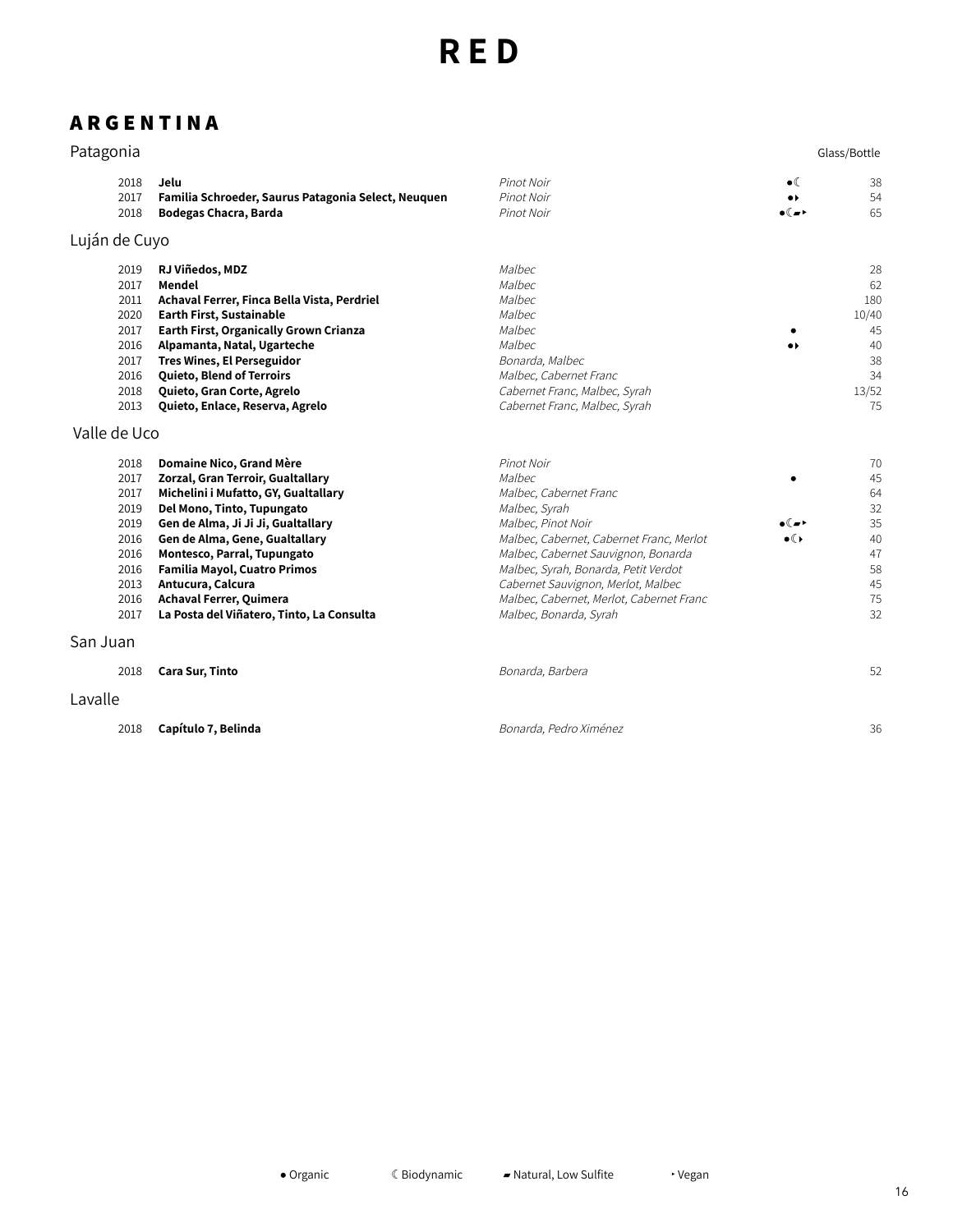### **C H I L E**

Maipo Valley

|              | 2017<br>2016 | Peñalolen<br>Antiyal, Kuyen            | Cabernet Sauvignon<br>Syrah, Cabernet Sauvignon, Carménère | $\bullet$ ( )           | 13.5/54<br>68 |
|--------------|--------------|----------------------------------------|------------------------------------------------------------|-------------------------|---------------|
| Cachapoal    |              |                                        |                                                            |                         |               |
|              | 2015         | <b>Clos des Fous, Grillos Cantores</b> | Cabernet Sauvignon                                         | $\blacktriangleright$   | 40            |
| Colchagua    |              |                                        |                                                            |                         |               |
|              | 2016         | Terranoble, Gran Reserva               | Cabernet Sauvignon                                         |                         | 45            |
|              | 2016         | Polkura                                | Syrah                                                      | ▸                       | 13/52         |
|              | 2015         | Polkura                                | Malbec                                                     |                         | 55            |
|              | 2017         | Villalobos, Lobo                       | Carménère                                                  | .,                      | 85            |
|              | 2016         | <b>Bodegas Emiliana, Coyam</b>         | Syrah, Carménère, Merlot, Cabernet Sauvignon               |                         | 70            |
|              |              | Casablanca Valley                      |                                                            |                         |               |
|              | 2017         | Casas del Bosque, Gran Reserva         | Pinot Noir                                                 |                         | 14/56         |
|              | 2019         | Prisma                                 | Pinot Noir                                                 | ▸                       | 33            |
|              | 2017         | <b>Villard, Expression Reserve</b>     | Pinot Noir                                                 |                         | 48            |
| Itata Valley |              |                                        |                                                            |                         |               |
|              | 2017         | Viñateros Bravos, El Túnel             | Cinsault                                                   | $\bullet$ ( $\bullet$ ) | 45            |
|              | 2015         | P. Parra y Familia, Pencopolitano      | Malbec, Syrah, Cinsault, Cariñena, País                    |                         | 58            |
|              |              |                                        |                                                            |                         |               |

### **U R U G U A Y**

Maldonado

|              | 2015 | Alto de la Ballena, Clásico                     | Merlot, Cabernet Franc, Tannat | 10.5/42 |
|--------------|------|-------------------------------------------------|--------------------------------|---------|
|              | 2013 | Alto de la Ballena, Reserva                     | Tannat, Viognier               | 56      |
| Cerro Chapeu |      |                                                 |                                |         |
|              | 2016 | <b>Bodegas Carrau, Ysern 'Blend of Regions'</b> | Tannat                         | 43      |
|              | 2016 | Bodegas Cerro Chapeu, Batovi T1                 | Tannat                         | 64      |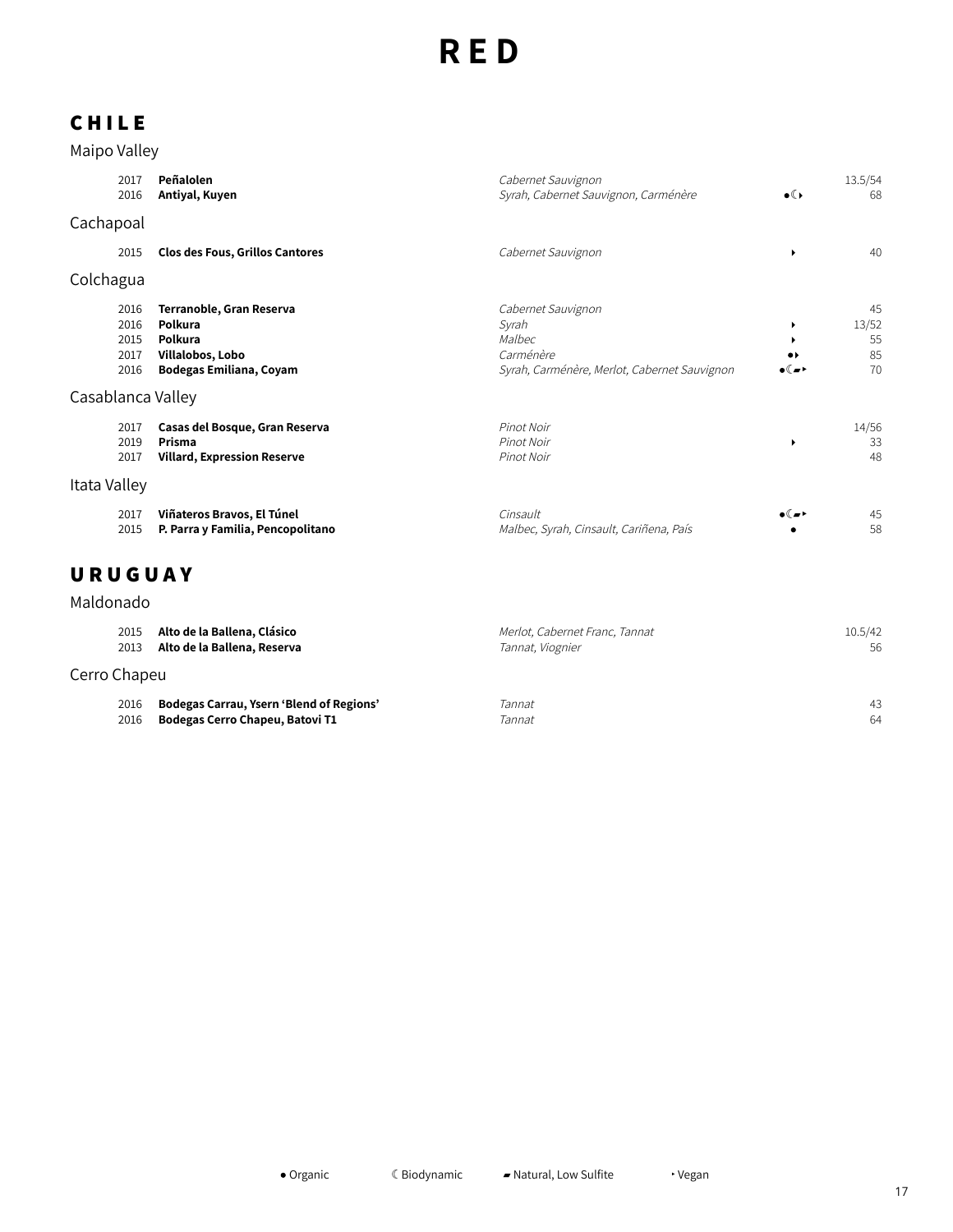#### **W A S H I N G T O N**

| Red Mountain                         |                                                                                                                                                        |                                                                    |                                                                         | Glass/Bottle               |
|--------------------------------------|--------------------------------------------------------------------------------------------------------------------------------------------------------|--------------------------------------------------------------------|-------------------------------------------------------------------------|----------------------------|
| 2016                                 | <b>Hedges Family Estate</b>                                                                                                                            | Cabernet Sauvignon                                                 | $\bullet$ ( )                                                           | 80                         |
| OREGON                               |                                                                                                                                                        |                                                                    |                                                                         |                            |
| Willamette Valley                    |                                                                                                                                                        |                                                                    |                                                                         |                            |
| 2017<br>2017<br>2017<br>2016<br>2015 | <b>Montinore Estate</b><br>J. Christopher, Basalt<br>Omero<br>St. Innocent, Momtazi Vineyard, McMinnville<br>Belle Pente, Belle Pente, Yamhill-Carlton | Pinot Noir<br>Pinot Noir<br>Pinot Noir<br>Pinot Noir<br>Pinot Noir | ∙∉∙<br>$\bullet$ ( )<br>$\bullet$ ( )<br>$\bullet$ ( )<br>$\bullet$ ( ) | 49<br>65<br>63<br>92<br>75 |
|                                      | <b>CALIFORNIA</b>                                                                                                                                      |                                                                    |                                                                         |                            |
| North Coast                          |                                                                                                                                                        |                                                                    |                                                                         |                            |
| 2015                                 | Wind Gap, Soif                                                                                                                                         | Valdiguie, Negroamaro, Syrah, Dolcetto                             |                                                                         | 68                         |
| Mendocino County                     |                                                                                                                                                        |                                                                    |                                                                         |                            |
| 2015                                 | Copain, Les Voisins, Yorkville Highlands                                                                                                               | Syrah                                                              | $\bullet$ ( )                                                           | 82                         |
| Sonoma County                        |                                                                                                                                                        |                                                                    |                                                                         |                            |
| 2015<br>2017                         | Radio-Coteau, La Neblina, Anderson Valley<br>Dashe Cellars, Dry Creek Valley                                                                           | Pinot Noir<br>Zinfandel                                            | $\bullet$ ( )                                                           | 125<br>60                  |
| Napa Valley                          |                                                                                                                                                        |                                                                    |                                                                         |                            |
| 2016<br>2014                         | <b>Domaine Carneros, Los Carneros</b><br>Robert Sinskey Vineyards, POV                                                                                 | Pinot Noir<br>Merlot, Cabernet Sauvignon, Cabernet Franc           | $\bullet\blacktriangleright$<br>$\bullet$ (                             | 78<br>95                   |
| <b>Central Coast</b>                 |                                                                                                                                                        |                                                                    |                                                                         |                            |
| 2018<br>2017<br>2017                 | <b>Folk Machine</b><br>Qupé<br><b>Domaine Eden, Santa Cruz Mountains</b>                                                                               | Pinot Noir<br>Syrah<br>Cabernet Sauvignon                          | ▸<br>$\bullet$ (<br>$\bullet\blacktriangleright$                        | 48<br>45<br>95             |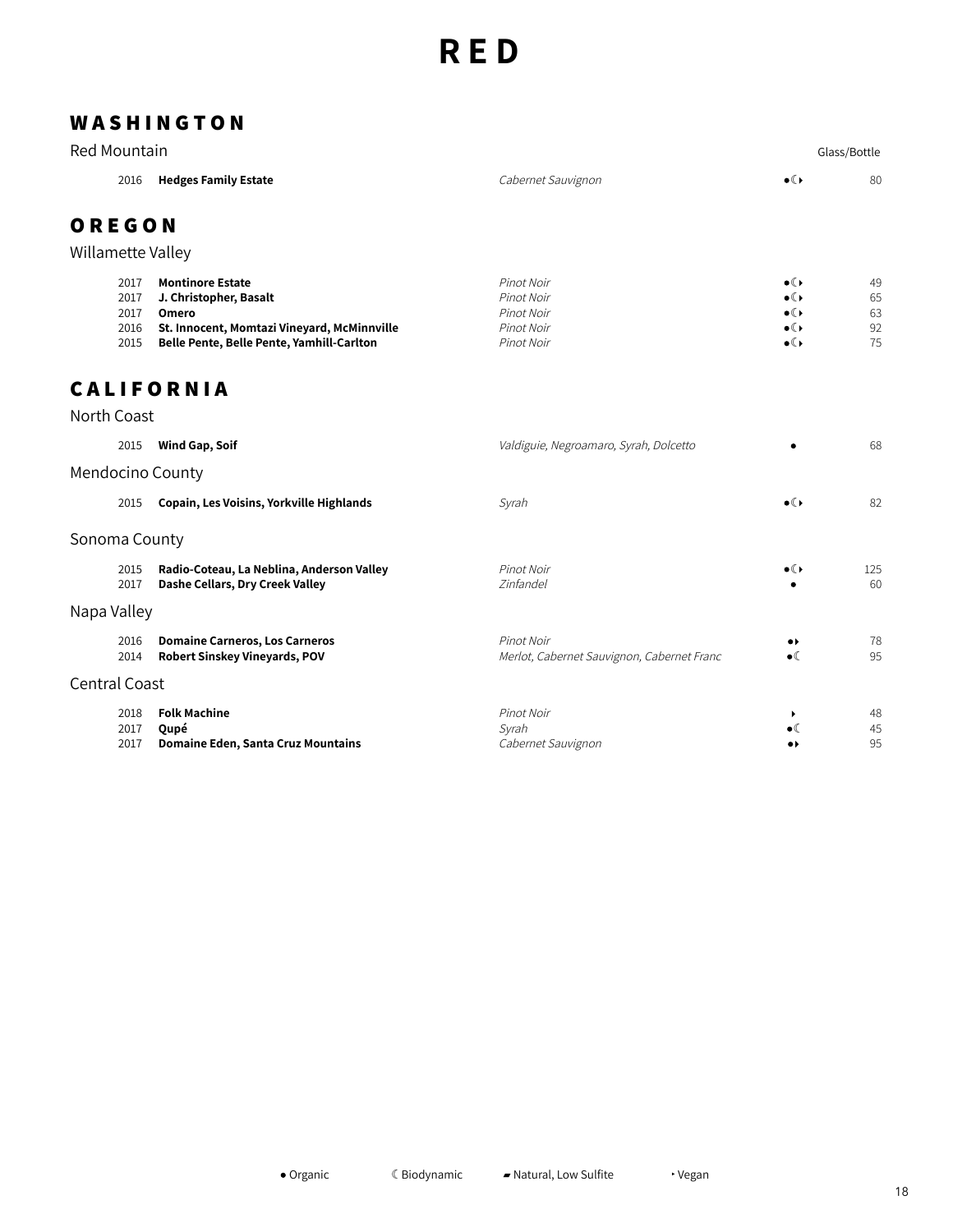### **F R A N C E**

|              |                                                      | Côtes de Provence                                                                                                                                                                                                                                                                                              |                                                                                                                                                                                            |                                                                                          | Glass/Bottle                                |
|--------------|------------------------------------------------------|----------------------------------------------------------------------------------------------------------------------------------------------------------------------------------------------------------------------------------------------------------------------------------------------------------------|--------------------------------------------------------------------------------------------------------------------------------------------------------------------------------------------|------------------------------------------------------------------------------------------|---------------------------------------------|
|              | 2018                                                 | Clos Cibonne, Cuvée Spéciale Rouge                                                                                                                                                                                                                                                                             | Tibouren, Grenache                                                                                                                                                                         |                                                                                          | 65                                          |
| Rhone        |                                                      |                                                                                                                                                                                                                                                                                                                |                                                                                                                                                                                            |                                                                                          |                                             |
|              | 2014<br>2015<br>2018<br>2017<br>2019<br>2018<br>2015 | Eric Texier, Brézème, Côtes du Rhône<br>Étienne Bécheras, Le Prieuré d'Arras, Saint Joseph<br>Anne Pichon, Sauvage Vieilles Vignes, Côtes du Ventoux<br>Domaine La Manarine, Côtes du Rhône<br>Domaine Vallot, Côtes-du-Rhône<br>Ch. de Saint Cosme, Châteauneuf-du-Pape<br>Domaine Gourt de Mautens, Vaucluse | Syrah<br>Syrah<br>Grenache<br>Grenache, Syrah, Mourvèdre<br>Grenache, Syrah, Mourvèdre, Cinsault, Clairette<br>Grenache, Syrah, Mourvèdre, Cinsalt<br>Grenache, Carignan, Mourvèdre, Syrah | ∙∝∍<br>.,<br>$\bullet\blacktriangleright$<br>$\bullet$ (<br>$\bullet$ ( )<br>$\bullet$ ( | 60<br>58<br>54<br>39<br>12/48<br>125<br>165 |
| Loire Valley |                                                      |                                                                                                                                                                                                                                                                                                                |                                                                                                                                                                                            |                                                                                          |                                             |
|              | 2016<br>2018<br>2017                                 | Jean-Francois Merieau, Cent Visages, Touraine<br><b>Bruno Dubois, Saumur-Champigny</b><br>Domaine Bernard Baudry, Les Granges, Chinon                                                                                                                                                                          | Malbec<br>Cabernet Franc<br>Cabernet Franc                                                                                                                                                 |                                                                                          | 48<br>62<br>45                              |
| Beaujolais   |                                                      |                                                                                                                                                                                                                                                                                                                |                                                                                                                                                                                            |                                                                                          |                                             |
|              | 2018<br>2018                                         | Domaine des Terres Dorées, L'Ancien<br>Château Gaillard, Morgon                                                                                                                                                                                                                                                | Gamay<br>Gamay                                                                                                                                                                             |                                                                                          | 42<br>50                                    |
| Burgundy     |                                                      |                                                                                                                                                                                                                                                                                                                |                                                                                                                                                                                            |                                                                                          |                                             |
|              | 2017<br>2015                                         | Regis Bouvier, Clos du Roy, Marsannay<br>Eric de Suremain, Les Preaux, 1er Cru, Rully                                                                                                                                                                                                                          | Pinot Noir<br>Pinot Noir                                                                                                                                                                   | $\bullet$                                                                                | 85<br>98                                    |
| Bordeaux     |                                                      |                                                                                                                                                                                                                                                                                                                |                                                                                                                                                                                            |                                                                                          |                                             |
|              | 2016<br>2016                                         | Château Moulin de Tricot, Haut-Médoc<br>Château Le Puy, 'Emilien', Côtes de Bordeaux                                                                                                                                                                                                                           | Cabernet Sauvignon, Merlot<br>Merlot, Cabernet Franc, Cabernet, Malbec                                                                                                                     | $\bullet$                                                                                | 78<br>115                                   |
| Bandol       |                                                      |                                                                                                                                                                                                                                                                                                                |                                                                                                                                                                                            |                                                                                          |                                             |
|              | 2016                                                 | Château Canadel                                                                                                                                                                                                                                                                                                | Mourvèdre, Cinsault, Grenache, Syrah                                                                                                                                                       | $\bullet$ (                                                                              | 85                                          |
| Cahors       |                                                      |                                                                                                                                                                                                                                                                                                                |                                                                                                                                                                                            |                                                                                          |                                             |
|              | 2017                                                 | <b>Clos La Coutale</b>                                                                                                                                                                                                                                                                                         | Malbec, Merlot                                                                                                                                                                             |                                                                                          | 39                                          |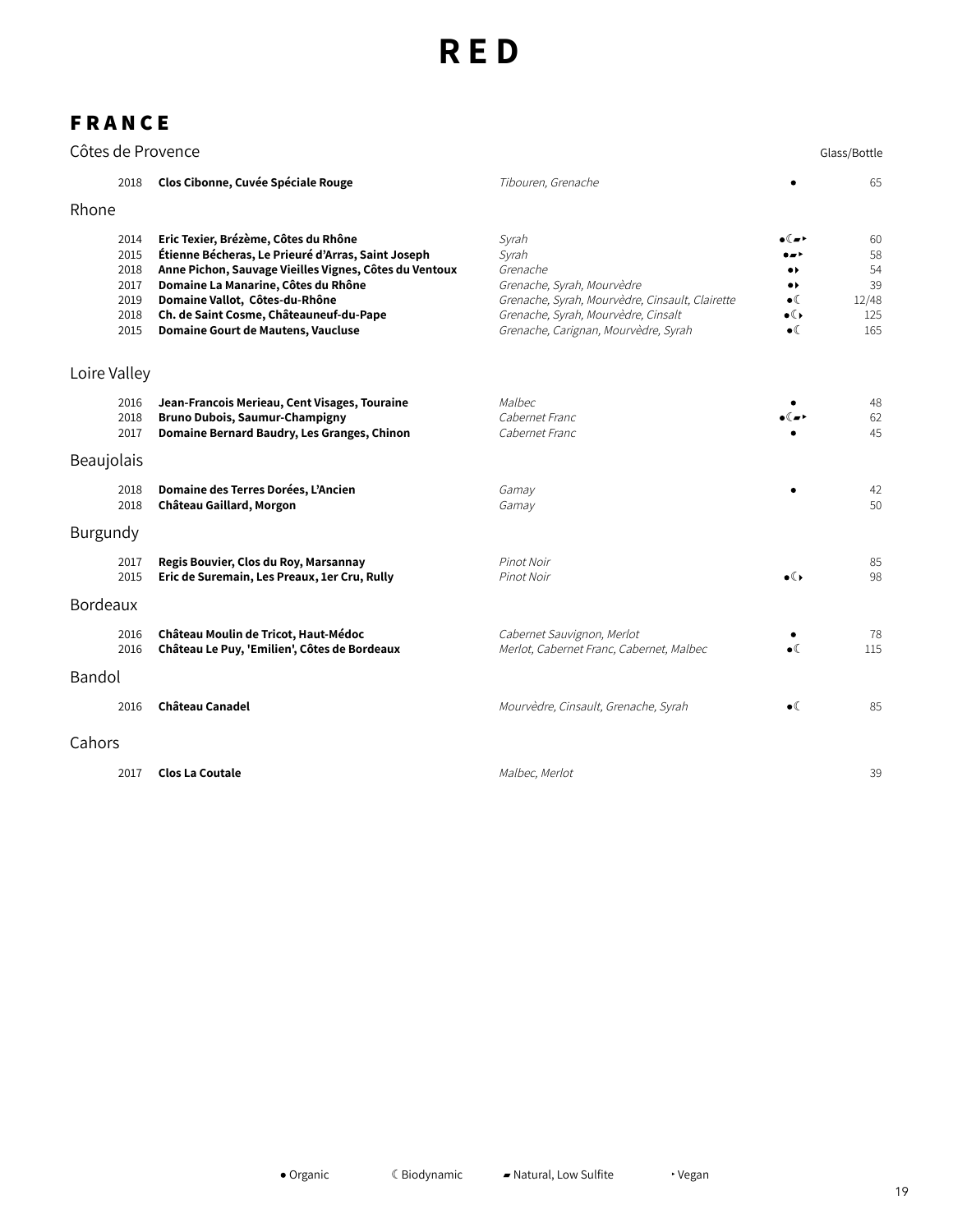### **I T A L Y**

| Veneto                                       |                                                                                                                                                                                                                   |                                                                                                       |                                   | Glass/Bottle                       |
|----------------------------------------------|-------------------------------------------------------------------------------------------------------------------------------------------------------------------------------------------------------------------|-------------------------------------------------------------------------------------------------------|-----------------------------------|------------------------------------|
| 2016                                         | Redentore, Delle Venezie                                                                                                                                                                                          | Refosco dal Peduncolo                                                                                 | $\bullet$ ( )                     | 42                                 |
| Alto Adige                                   |                                                                                                                                                                                                                   |                                                                                                       |                                   |                                    |
| 2018                                         | Foradori, Rotaliano                                                                                                                                                                                               | Teroldego                                                                                             | $\bullet$ ( $\bullet$             | 65                                 |
| Piemonte                                     |                                                                                                                                                                                                                   |                                                                                                       |                                   |                                    |
| 2016<br>2019<br>2016<br>2014<br>2014<br>2016 | <b>Cantine Valpane, Rosso Pietro</b><br>De Forville, Langhe<br>Silvio Giamello, Vincenziana, Barbaresco<br>Damilano, Lecinquevigne, Barolo<br>Guido Porro, Vigna Lazzairasco, Barolo<br>G.D. Vajra, Rosso, Langhe | Barbera del Monferrato<br>Nebbiolo<br>Nebbiolo<br>Nebbiolo<br>Nebbiolo<br>Nebbiolo, Dolcetto, Barbera | $\blacktriangleright$<br>٠        | 35<br>50<br>92<br>110<br>120<br>35 |
| Toscana                                      |                                                                                                                                                                                                                   |                                                                                                       |                                   |                                    |
| 2012<br>2009<br>2013<br>2016                 | Dante di Fiorenzo, Brunello di Montalcino<br>Sesti, Brunello di Montalcino<br>Il Colle, Brunello di Montalcino<br>Altesino, Rosso di Altesino                                                                     | Sangiovese<br>Sangiovese<br>Sangiovese<br>Sangiovese, Cabernet Sauvignon, Merlot                      | ٠<br>$\bullet$                    | 105<br>199<br>120<br>55            |
| Umbria                                       |                                                                                                                                                                                                                   |                                                                                                       |                                   |                                    |
| 2011                                         | Paolo Bea, Pagliaro                                                                                                                                                                                               | Sagrantino di Montefalco                                                                              |                                   | 165                                |
| Sicilia                                      |                                                                                                                                                                                                                   |                                                                                                       |                                   |                                    |
| 2017<br>2016                                 | <b>Terre Nere, Etna Rosso</b><br><b>COS, Pithos Rosso</b>                                                                                                                                                         | Nerello Mascalese<br>Nero d'Avola, Frappato                                                           | $\bullet$ ( $\blacktriangleright$ | 55<br>87                           |